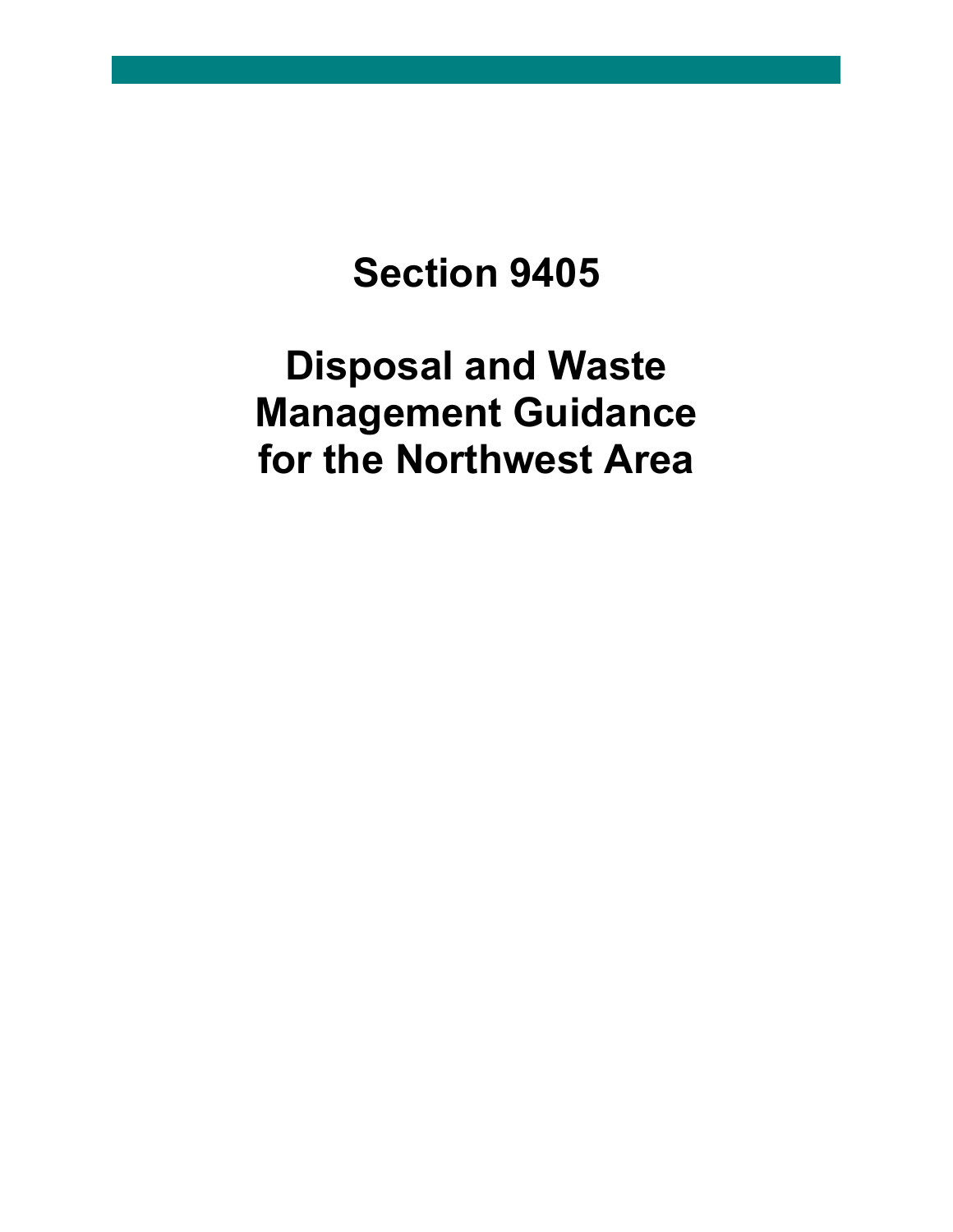

## **Section Page**

| 9405 |        |          | Disposal and Waste Management Guidance for the                  |  |
|------|--------|----------|-----------------------------------------------------------------|--|
|      |        |          |                                                                 |  |
|      | 9405.1 |          |                                                                 |  |
|      | 9405.2 |          |                                                                 |  |
|      | 9405.3 |          | Washington State Waste Management and Disposal Guidance  9405-2 |  |
|      |        | 9405.3.1 | Requirements for Spiller to Collect and Remove Oil 9405-2       |  |
|      |        | 9405.3.2 | Natural Resource Damage Assessment Credit and Waste             |  |
|      |        |          |                                                                 |  |
|      | 9405.4 |          | Oregon State Incident Waste Management and Disposal Plan        |  |
|      |        |          |                                                                 |  |
|      |        | 9405.4.1 |                                                                 |  |
|      |        | 9405.4.2 |                                                                 |  |
|      |        | 9405.4.3 |                                                                 |  |
|      |        | 9405.4.4 |                                                                 |  |
|      |        | 9405.4.5 |                                                                 |  |
|      |        | 9405.4.6 |                                                                 |  |
|      |        | 9405.4.7 |                                                                 |  |
|      | 9405 A |          | Attachment A: Washington State Waste Management Plan            |  |
|      |        |          |                                                                 |  |
|      | 9405 B |          | Attachment B: Oregon State Waste Management and Disposal        |  |
|      |        |          |                                                                 |  |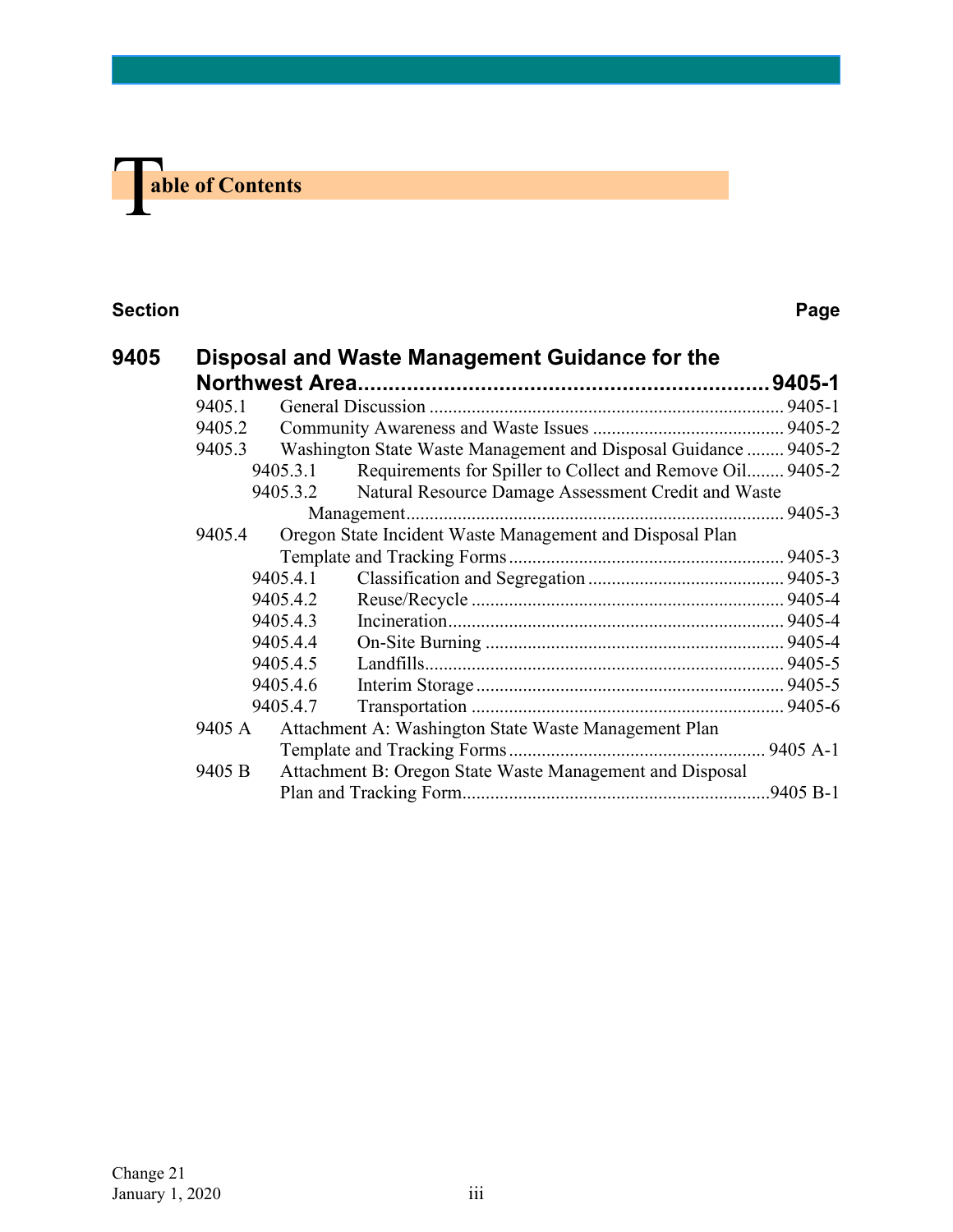# <span id="page-2-2"></span><span id="page-2-1"></span><span id="page-2-0"></span>**9405.1 General Discussion**

The purpose of proactively and properly managing waste generation and disposal decisions during a response is to avoid delays in recovery operations or in redeploying equipment, avoid potential violations of state and federal laws and to help quantify spill and recovery volumes. Reducing waste, prioritizing options to reuse or recycle waste and minimize disposal in landfills are goals for the Northwest. This is done, among other ways, by:

- Assigning supervision of temporary storage areas where waste is managed and daily accounting of the waste accumulated.
- Developing best practices for interim storage areas to prevent additional spills.
- Minimizing the oily waste collected in a response by using selective clean-up techniques, so that clean material is not picked up along with oiled.
- Washing and re-using equipment and resources, where possible.
- Reprocessing oil through a refinery or recycling plant.
- Using landfills disposal as a least preferred option.

Waste must be accounted for and documented from its origin to its final disposition, including waste that is recycled. A plan to manage the generation, segregation, treatment and disposal of all waste streams in a response is developed by the Environmental Unit in coordination with the Operations Section, and approved by Unified Command. Local health departments should also be consulted and involved in waste management decisions.

The types of waste generated in an oil spill response could include:

- **Oily Solid Waste**
	- o Sand/gravel/tarballs
	- o Sludge
	- o Sorbent pads/booms/rages
	- o Shoreline debris
	- o Logs and driftwood
	- o Vegetation
	- o Oily personnel gear and clothing
	- o Empty drums/containers
	- o Bilge oils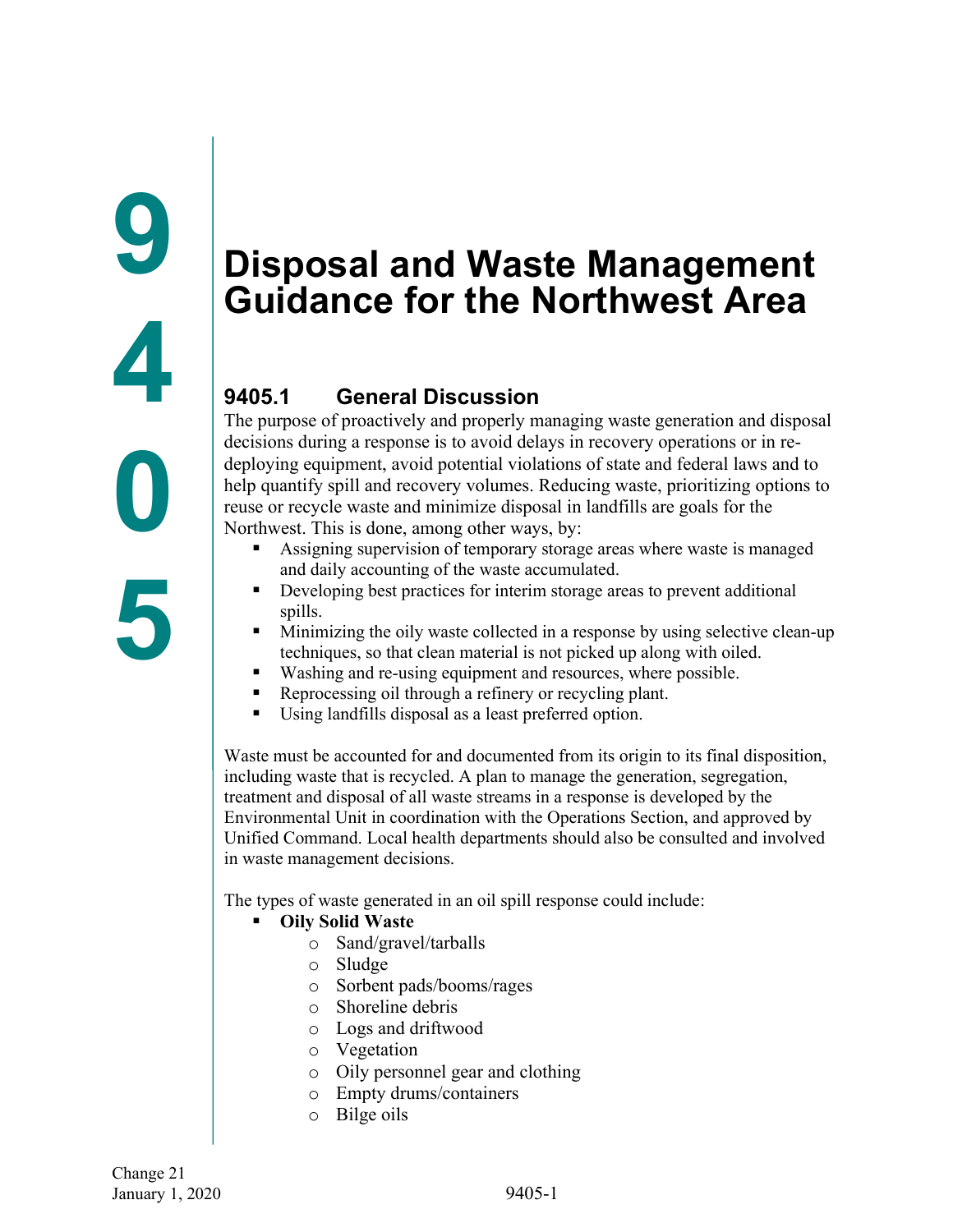#### **Northwest Area Contingency Plan**

#### *9405. Disposal and Waste Management Guidance for the Northwest Area*

- o Animal carcasses
- o Contaminated fish or shellfish
- **Non-Oily Solid Wastes**
	- o Domestic trash and garbage
	- o Bagged human waste
- **Oily Liquid Wastes**
	- o Recovered or skimmed oil and mixtures of oil and water
	- o Rainwater runoff from waste storage areas
	- o Wash waters from cleaning boats, equipment, gear, and oiled wildlife
	- o Other oily waters mixed with sediments
- **Non0Oil Liquid Wastes** 
	- o Sewage, liquid human wastes (gray and black waters)
- **Biohazards**
	- o Sharps used during wildlife rehabilitation
- **Recovered Oil** 
	- o Untainted recovered oil
- **Potential Waste from Derelict Vessels**
	- o Paint
	- o Oil
	- o Asbestos-containing material
	- o Polychlorinated biphenyls
	- o Metals
	- o Fire Fighting Chemicals

# <span id="page-3-0"></span>**9405.2 Community Awareness and Waste Issues**

Communities impacted by a large spill, especially those that may be disproportionally affected by waste management activities, may have concerns about the management of wastes transported through their communities or disposed of in their local facilities (e.g., landfills, recycling facilities). The waste management plan should include a process for working with the Liaison Officer and the Joint Information Center to provide information about waste in media and community outreach plans. If necessary, public meetings can be held in the affected communities to address concerns or complaints with respect to waste management, and data generated from these activities should be posted on the appropriate website(s), along with questions and answers about the waste management activities.

# <span id="page-3-1"></span>**9405.3 Washington State Waste Management and Disposal Guidance**

<span id="page-3-2"></span>**9405.3.1 Requirements for Spiller to Collect and Remove Oil**

Under the provisions of Revised Code of Washington (RCW) Chapter 90.56.340 (Oil and Hazardous Substance Spill Prevention and Response Act), the spiller is responsible for immediately collecting and removing spilled oil and any contaminated debris and/or soil. It is important to recognize that, if the responsible party (RP) is unable or unwilling to fulfill this requirement, the Washington State Department of Ecology (Ecology) is authorized under the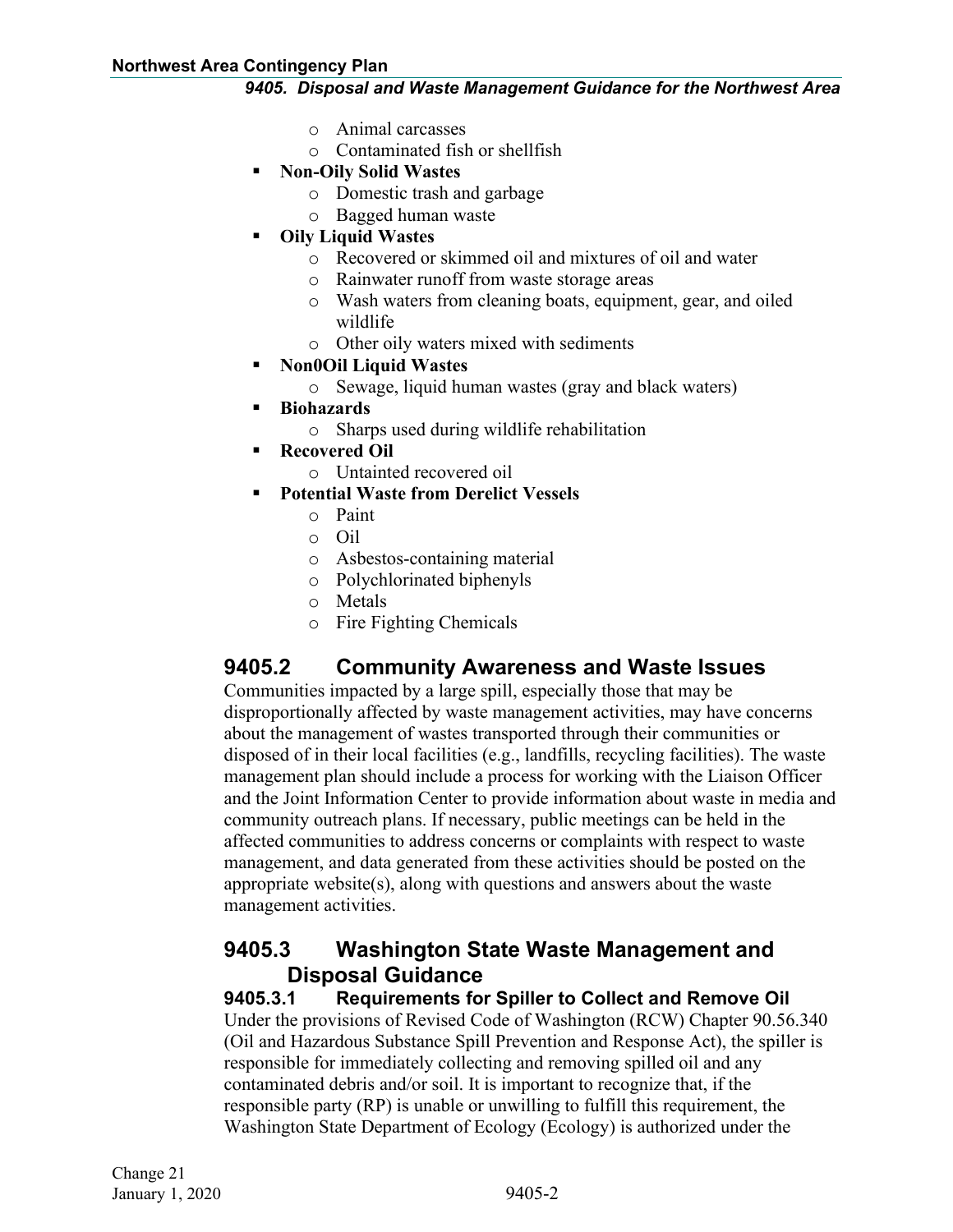provisions of RCW 90.56.350 "to take such actions as are necessary to collect, investigate, perform surveillance over, remove, contain, treat, or disperse oil or hazardous substances discharged into waters of the state."

A sample waste management and disposal plan and waste tracking forms have been developed and are contained in Appendix A. Ecology expects that incident specific disposal plans for oil spill response operations in Washington will be written in accordance with the "Guideline" and will follow the "Sample Disposal Plan" format or contain the same content if a different format is used. Because most oily debris generated from oil spills has not historically been designated as dangerous waste in Washington State, this document is focused primarily on solid waste disposal options. This does not prohibit the use of this document in the event of hazardous material spills or if hazardous materials are encountered during response cleanup. If material is designated as extremely hazardous waste or dangerous waste, the requirements for handling and treatment or disposal are more stringent. It is essential to work with Ecology and local governments to ensure that the waste streams are managed appropriately and in accordance with applicable hazardous or dangerous waste regulations.

# <span id="page-4-0"></span>**9405.3.2 Natural Resource Damage Assessment Credit and Waste Management**

If the RP will seek credit for oil recovery under Washington State's Natural Resource Damage Assessment process, additional segregation is required for product collected during the first 24-hours (non-persistent oils), or 48-hours after the oil release (persistent oils). Some conditions apply such as effectively contained and off of shoreline. Detailed guidance on the credit and segregation/measurement methods can be obtained from the Ecology document "Credit for Oil Recovery", and Washington Administrative Code (WAC) 173-183 (WAC 173-183-870). Also see Ecology document "Compensation Schedule Credit for Oil Recovery, RDA Committee Resolution 96-1."

# <span id="page-4-1"></span>**9405.4 Oregon State Incident Waste Management and Disposal Plan Template and Tracking Forms**

The general policy of the Oregon Department of Environmental Quality (DEQ) is that, whenever possible, recovered oil and oily debris be recycled and reused, thereby reducing the amount of oily debris to be burned on site or disposed of at a solid waste landfill. Spilled oils and oil contaminated materials resulting from control, treatment, and cleanup shall be handled and disposed of in a manner approved by the department. General guidelines for the handling, storage, and recycling/reuse or disposal of wastes are discussed below.

# <span id="page-4-2"></span>**9405.4.1 Classification and Segregation**

The State of Oregon will utilize its access to federal samples taken by the United States Coast Guard. As necessary, the state will also utilize sampling capabilities of the DEQ laboratory. All oily waste and debris is classified as a specified waste in the state of Oregon.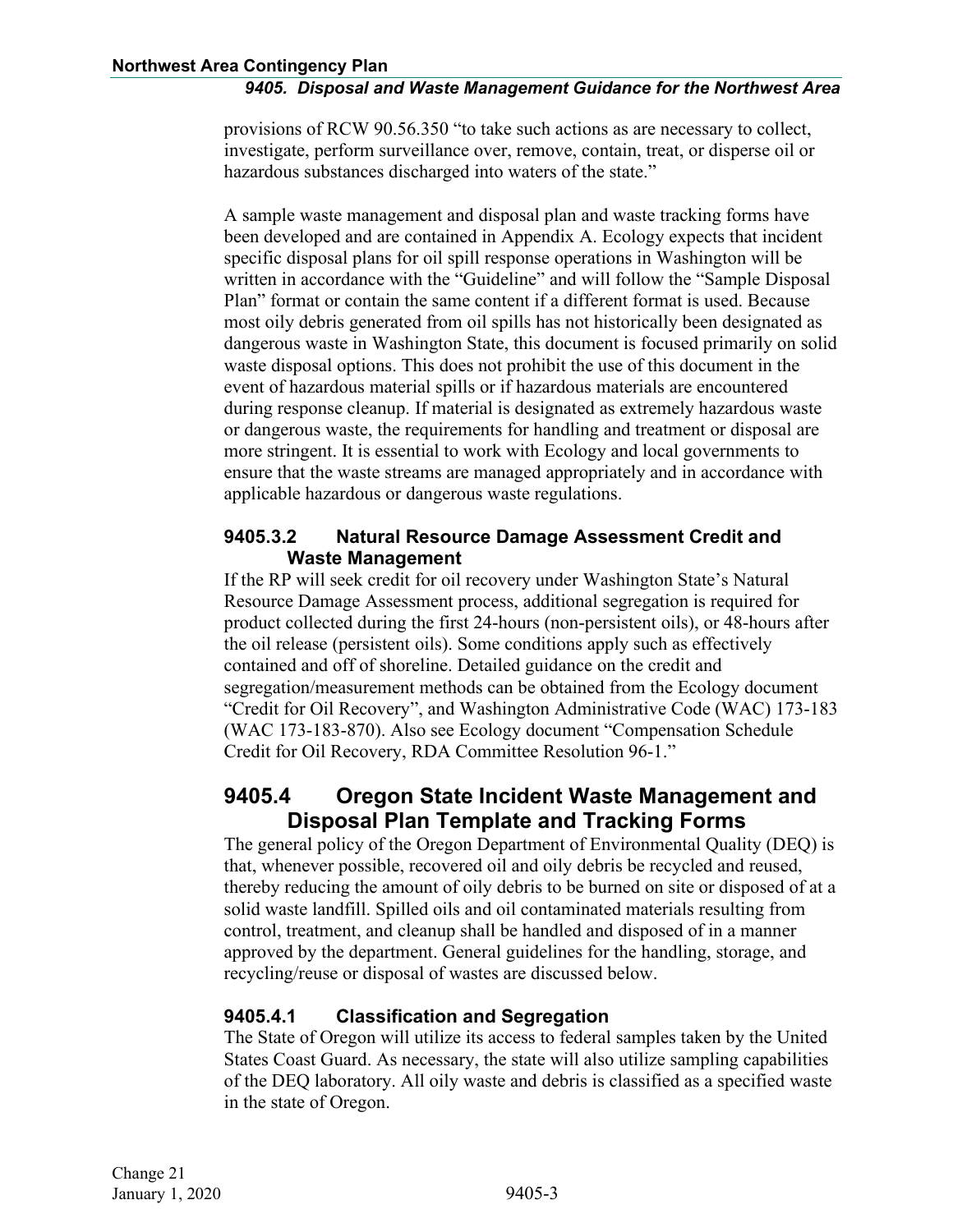The segregation of oily waste and debris is a key part of the disposal process. Oil recovered from an aquatic area will typically contain large amounts of water and debris. Excess water needs to be removed; it increases the amount of material to be transported and can cause problems for disposal facilities. It is most productive to segregate the waste on site to facilitate transportation and disposal. An oil/ water separator or a vacuum truck should be available on site to complete this process. Oiled debris needs to be separated out as well. Oil and oily debris should be segregated into the following categories:

- Reuse/Recycle,
- Incinerate,
- Burn on site, and
- **Landfill.**

# <span id="page-5-0"></span>**9405.4.2 Reuse/Recycle**

Whenever possible, recovered oil and oily debris should be recycled and reused, thereby reducing the amount of oily debris to be burned on site or disposed of at a solid waste landfill.

# <span id="page-5-1"></span>**9405.4.3 Incineration**

Facilities are available that are capable of burning combustible, oiled debris, subject to any emission limits or restriction of the Air Containment Discharge Permit and Solid Waste Disposal Permit, if applicable.

A 60-day letter permit to change the type of fuel burned can be obtained immediately from the Air Quality Division of the DEQ in Portland by the incineration facility. To obtain this permit, a written request must be submitted, including a statement of anticipated emissions based on the petroleum product contaminating the debris to be burned. Consecutive permits may be issued, but DEQ will conduct an evaluation prior to combustion.

For a list of facilities capable of incinerating oily debris, consult the appropriate Geographic Response Plan.

# <span id="page-5-2"></span>**9405.4.4 On-Site Burning**

Although no specific sites have been identified, DEQ may authorize a 60-day letter permit for controlled open burning of combustible, oiled debris on the Oregon Coast and portions of the Columbia River in accordance with Oregon Administrative Rules (OAR), Division 23. The 60-day letter permit may be obtained from the Air Quality Division of DEQ in Portland. A written request is required to obtain the permit and must include the anticipated emissions based on the petroleum product contaminating the debris to be burned. Controlled open burning is defined as follows, from most to least preferable:

- Forced air pit incineration,
- Tall stack burning with auxiliary air supply,
- Pile burning with auxiliary air supply, and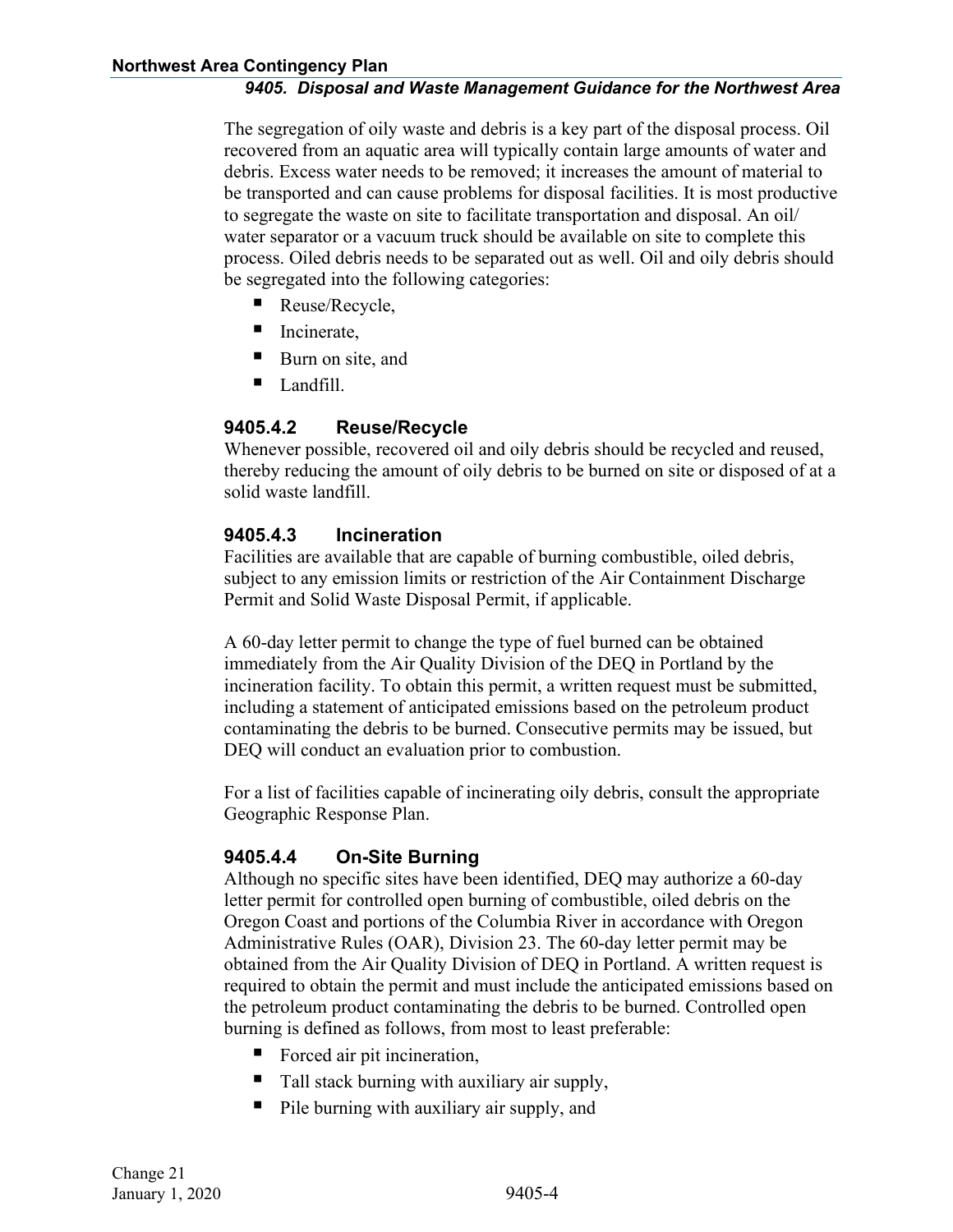**Pile burning.** 

DEQ would generally intend to require forced air pit incineration for burning proposed in or near any population center or sensitive area. Combustion efficiency enhancement through utilization of an air curtain or fan device is generally recommended. There are several areas in Oregon currently regulated by local authorities. They are listed in Division 23 rules for open burning.

# <span id="page-6-0"></span>**9405.4.5 Landfills**

There are several landfills that may receive oiled debris, subject to the rules for disposal of spill cleanup materials, any restriction of the Solid Waste Permits, any franchise restrictions, and the concurrence of the owner/operator. See OAR 340, Division 61 on solid waste management.

# <span id="page-6-1"></span>**9405.4.6 Interim Storage**

Interim storage site selection will be made on a case-by-case basis. OAR 340, Division 61 on solid waste management addresses the definition of and guidelines for a "disposal site," which includes temporary storage sites.

A letter of authorization for six months can be obtained from DEQ by written application. The application must contain specific criteria regarding the site; these criteria can be found in OAR 340, Division 61, page 5.

Recovered oil should be stored in sealable containers such as 55-gallon drums, portable pillow tanks, empty fuel storage tanks, tank trucks, barges, or any other available container that can be sealed to prevent spillage. If necessary, a pit can be dug to hold the waste and lined with plastic or polymeric sheeting to prevent leaching.

Oily debris should be placed in leak-proof containers, such as plastic bags or debris boxes, provided they are lined with plastic. Debris should be stored on impermeable sheeting to prevent penetration into the soil should a breach of the container occur.

Temporary storage sites should be located with good access to the cleanup operations and nearby streets and highways. Suitable sites for this purpose are flat areas such as parking lots or undeveloped lots, with a minimum of slope to reduce potential contamination from leaching oil. Sites should be at least 3 meters above mean sea level. A 1- to 1.5-meter-high earth berm should be constructed around the perimeter of the site and the site lined with an impermeable liner to the top of the berm.

After oiled debris is in storage, a monitoring program should be set up to ensure that oil is not escaping outside the berm. Free oil accumulation within the bermed area should be monitored as well.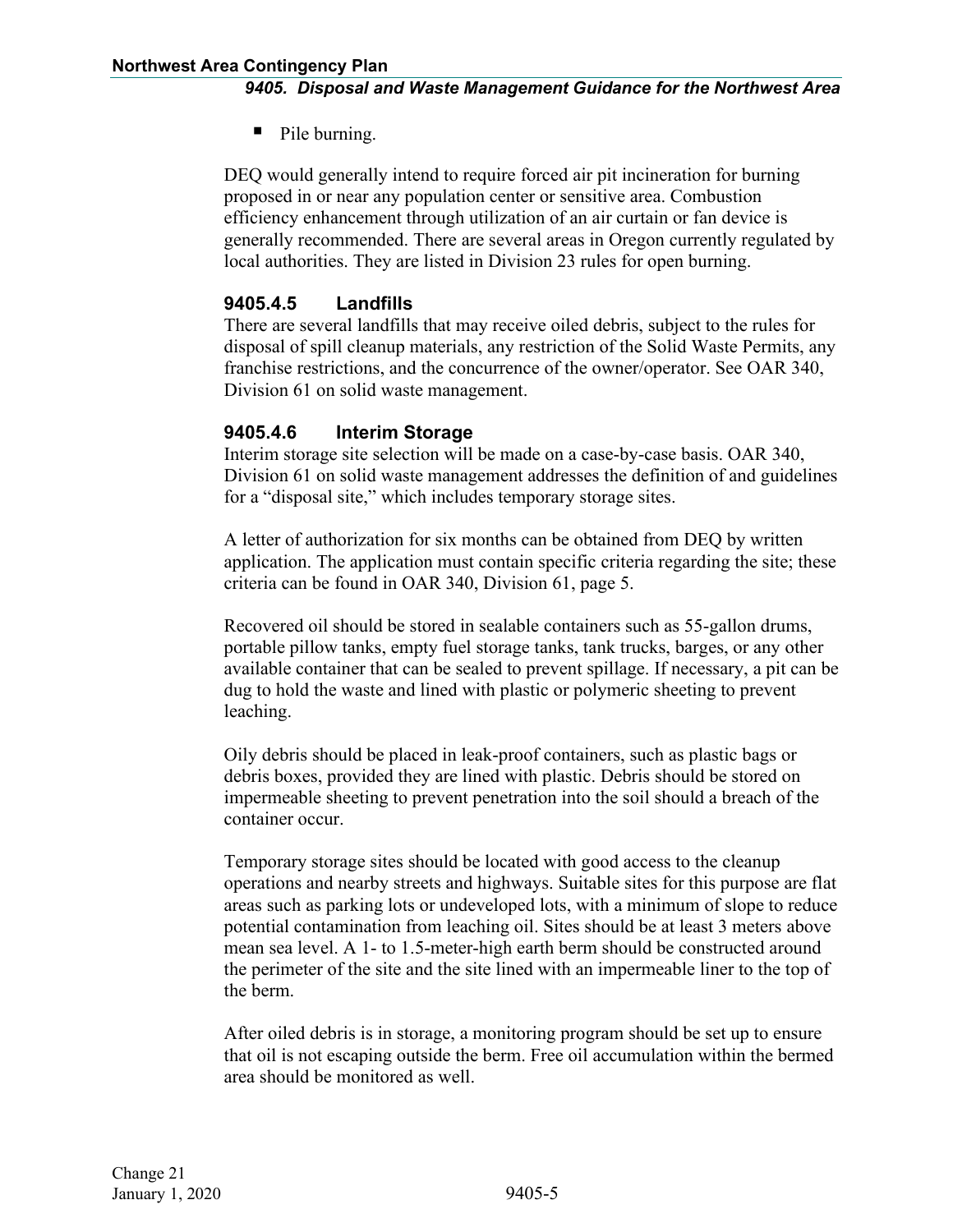## <span id="page-7-0"></span>**9405.4.7 Transportation**

Transportation of oiled debris to its disposal destination is the contractor's responsibility. Certified haulers should be used. Trucks should be lined with plastic or otherwise made leak-proof in order to prevent leakage during transport.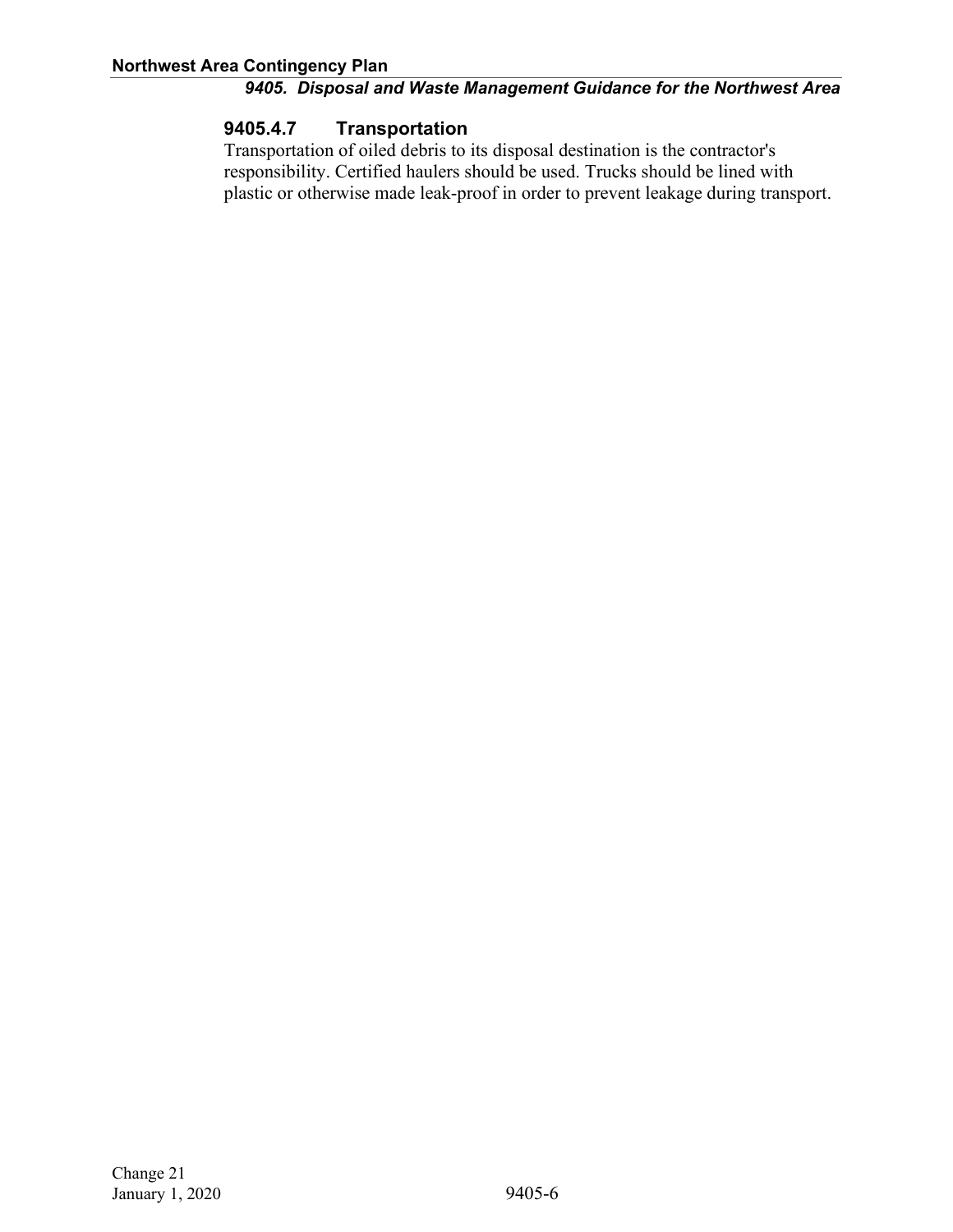# <span id="page-8-0"></span>**9405 A Attachment A: Washington State Waste Management Plan Template and Tracking Forms**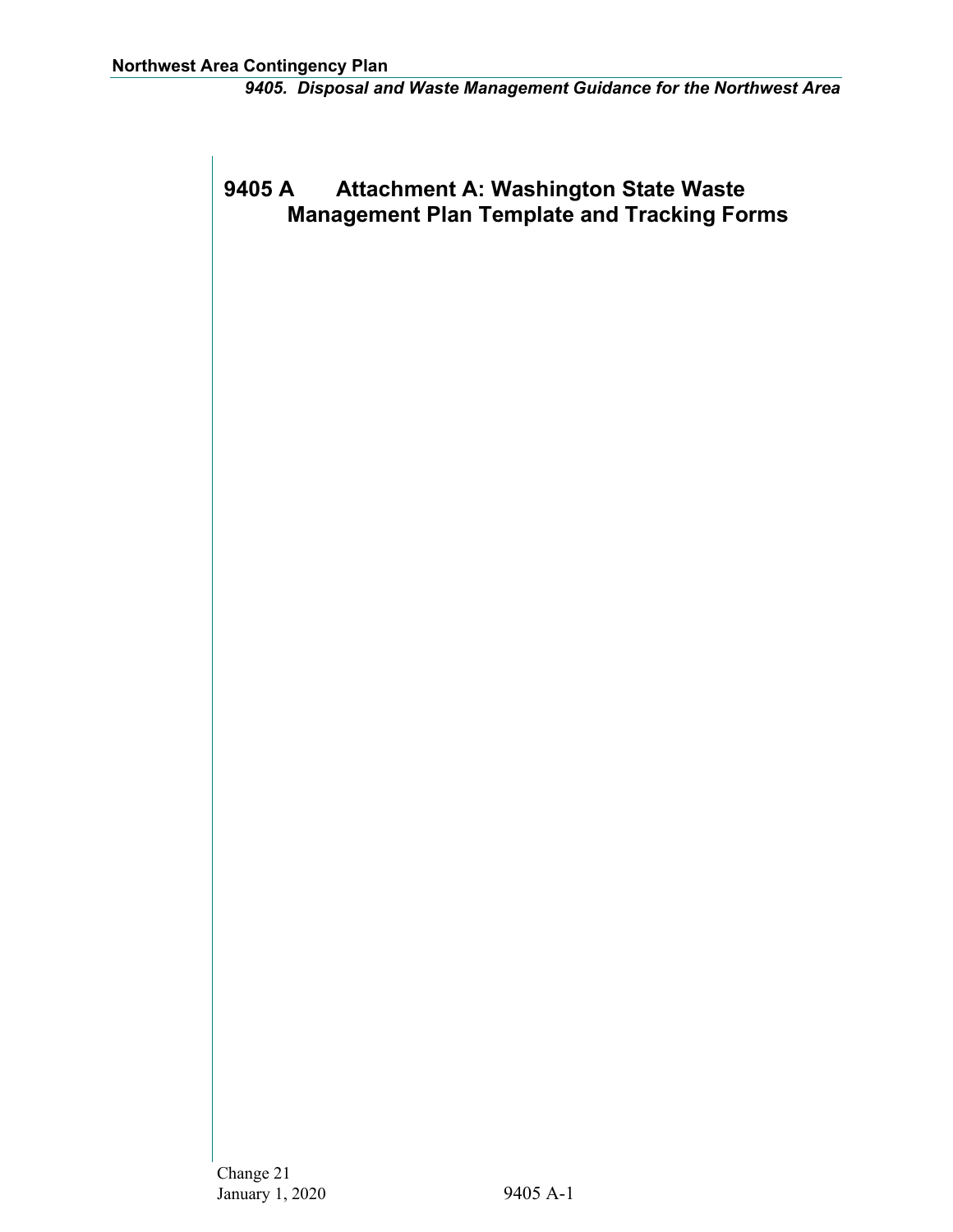Waste Stream Analysis Form

| <b>Response</b>  | <b>Waste</b>      | <b>Waste</b>       | Packaging for segregation | <b>Treatment Options</b> | <b>Disposal Options</b> |
|------------------|-------------------|--------------------|---------------------------|--------------------------|-------------------------|
| <b>Tactic</b>    | <b>Stream</b>     | <b>Description</b> |                           | <b>On/Off Site</b>       |                         |
| Containment      | Liquid            | Oily water         |                           |                          |                         |
| Booming          |                   |                    |                           |                          |                         |
| Open water       | Liquid            | Oily water         |                           |                          |                         |
| Skimming         | Solid             | Debris             |                           |                          |                         |
| Nearshore        | Liquid            | Oily water         |                           |                          |                         |
| skimming         | Solid             | Silt laden water   |                           |                          |                         |
|                  |                   | Debris             |                           |                          |                         |
| Shoreline        | Solid             | Inorganic solid    |                           |                          |                         |
| Cleanup          | Liquid            | Oily water         |                           |                          |                         |
|                  | <b>PPE</b>        | <b>PPE</b>         |                           |                          |                         |
|                  | Organic           | Woody debris,      |                           |                          |                         |
|                  | solids            | sand and rocks     |                           |                          |                         |
|                  |                   | Trash              |                           |                          |                         |
|                  | Inorganic         |                    |                           |                          |                         |
|                  | solids            |                    |                           |                          |                         |
| Wildlife         | Carcasses         | Wildlife           |                           |                          |                         |
| Recovery &       | Solid             | Organic/Inorganic  |                           |                          |                         |
| Rehabilitation   |                   |                    |                           |                          |                         |
|                  | Liquid            | Oily water         |                           |                          |                         |
|                  | <b>Biohazards</b> | Sharps             |                           |                          |                         |
|                  | PPE               | <b>PPE</b>         |                           |                          |                         |
|                  | other             | other              |                           |                          |                         |
| Vessel/Equipment | Solid             | Applying sorbents  |                           |                          |                         |
| Decontamination  | Liquid            |                    |                           |                          |                         |
|                  |                   |                    |                           |                          |                         |
| Recovered source | Liquid            | Useable oil        |                           |                          |                         |
| oil              |                   |                    |                           |                          |                         |
| Sunken oil       | Solid             | Sunken Oil waste   |                           |                          |                         |
| recovery         | Liquids           |                    |                           |                          |                         |
| Field Support    | Solids            | Food waste         |                           |                          |                         |
|                  | Liquids           |                    |                           |                          |                         |
|                  |                   |                    |                           |                          |                         |
| Other            |                   |                    |                           |                          |                         |
|                  |                   |                    |                           |                          |                         |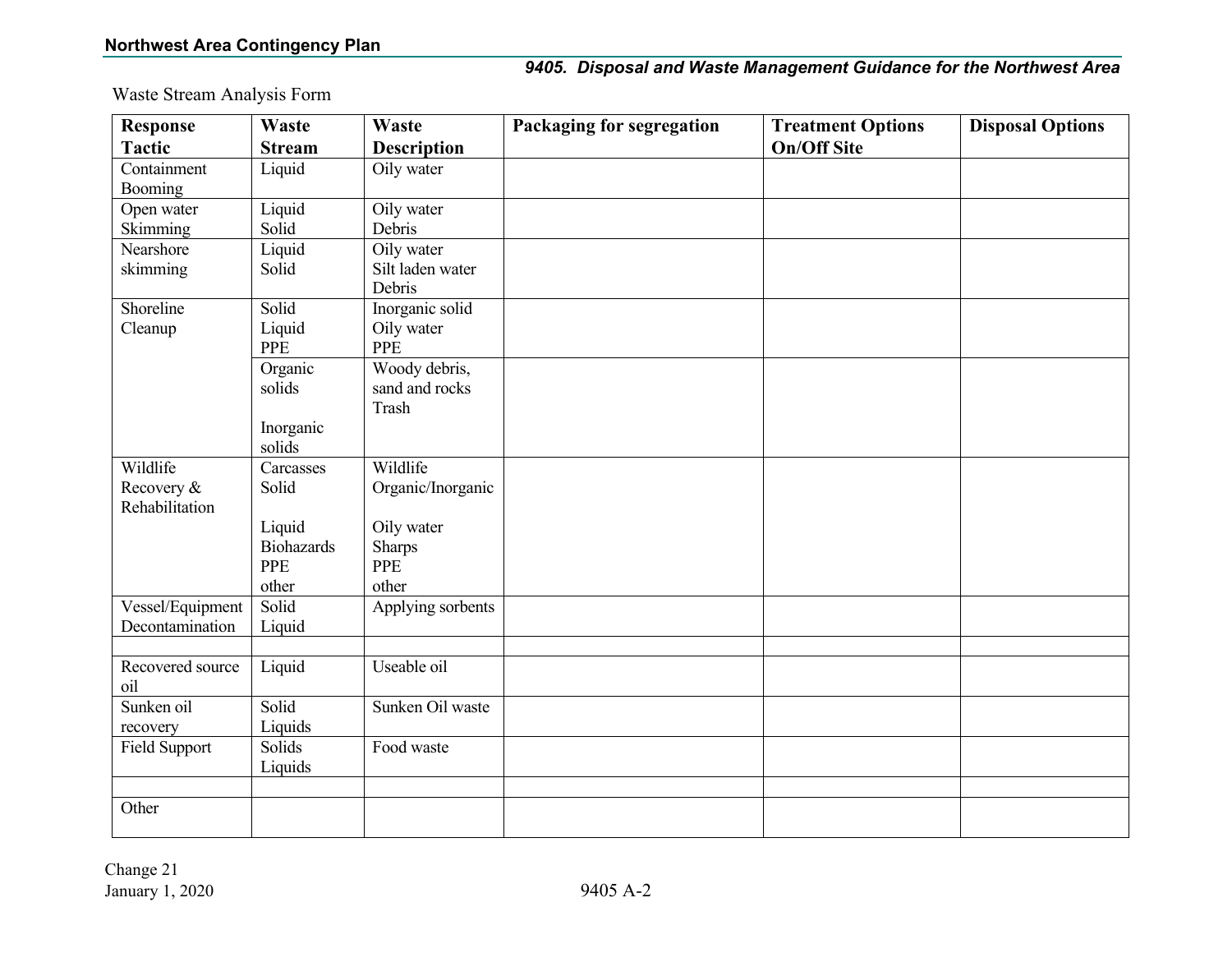# **Incident Waste Management and Disposal Plan**

(Incident Name)

| <b>Responsible Party:</b>       |  |
|---------------------------------|--|
| <b>Spilled Material:</b>        |  |
| <b>Spill Volume (estimate):</b> |  |
| <b>Spill Location:</b>          |  |
| <b>Spill Date/Time:</b>         |  |
| <b>Report Update Time:</b>      |  |

The Disposal Plan has been developed by the Environmental Unit in coordination with the Operations Section for incorporation into the Incident Action Plan. This plan may be amended as necessary to ensure compliance with all applicable laws and regulations, as new materials or waste streams are encountered, or alternative means of disposal are needed. Amendment may occur only upon mutual agreement of the responsible party, the Federal OSC (USCG/EPA), and/or the State OSC (Ecology/DEQ).

| Submitted By:                  | Date: |
|--------------------------------|-------|
| Approved by SOSC:              | Date: |
| Reviewed by USCG/EPA:          | Date: |
| Approved by Responsible Party: | Date: |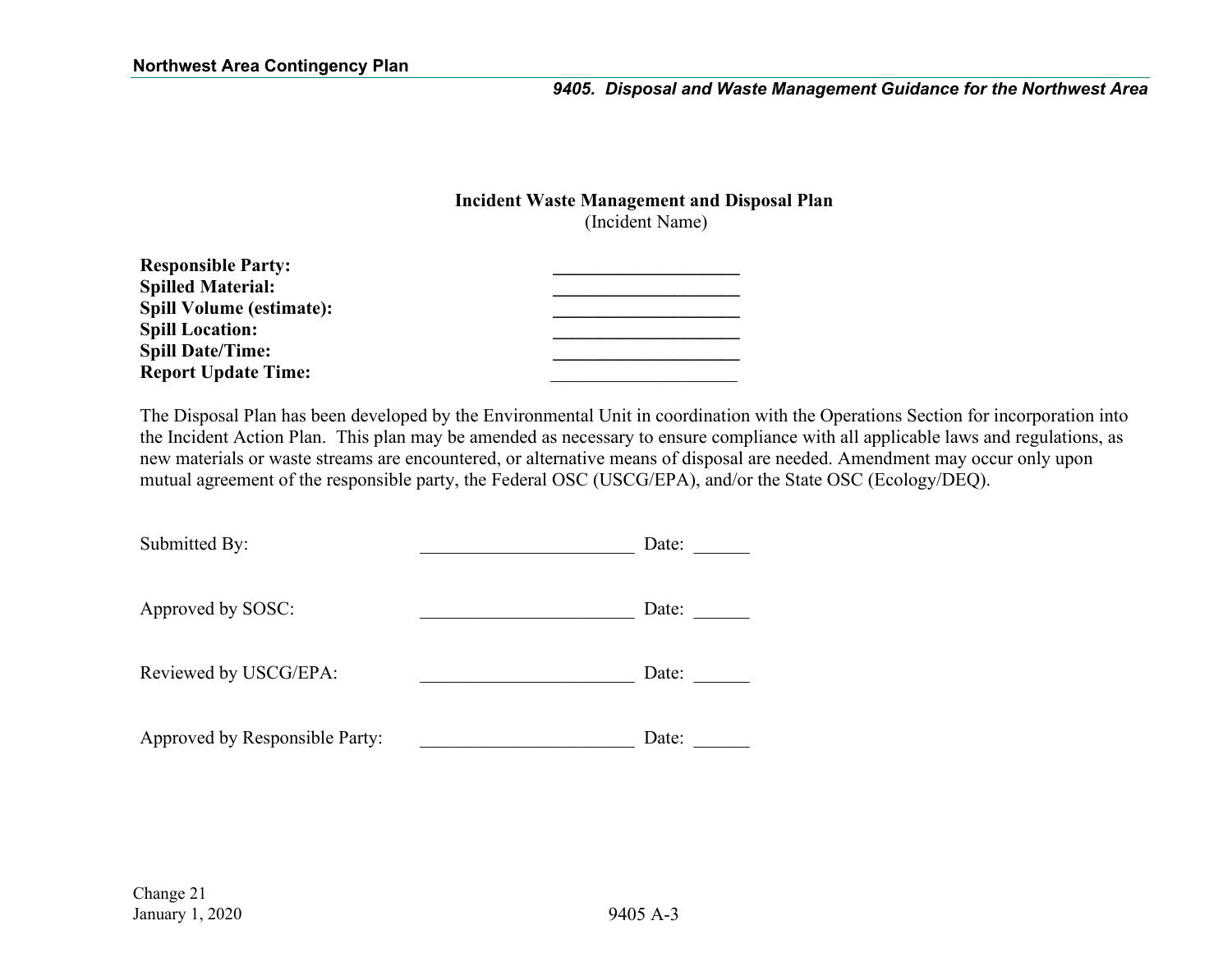Approved by other Local Government Representative(s):

\_\_\_\_\_\_\_\_\_\_\_\_\_\_\_\_\_\_\_\_\_\_\_ Date: \_\_\_\_\_\_

Approved by other Tribal Government Representative(s):

\_\_\_\_\_\_\_\_\_\_\_\_\_\_\_\_\_\_\_\_\_\_\_ Date: \_\_\_\_\_\_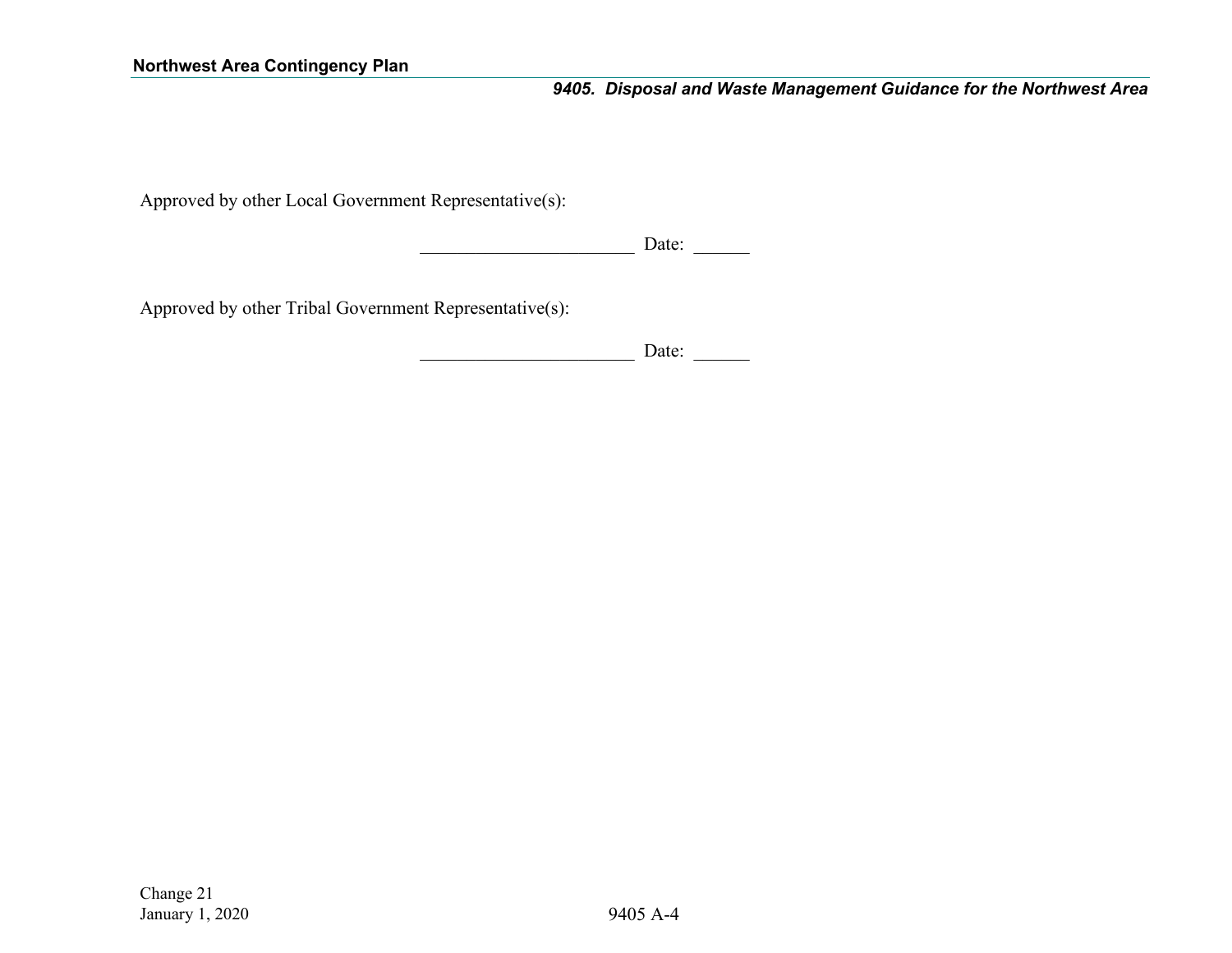## **SECTION I: ANTICIPATED RESPONSE TACTICS, WASTE STREAMS AND DESIGNATION OF SPILLED MATERIAL**

Attached to this plan is a completed Waste Stream Analysis Form. This form is used to determine the waste streams that will be generated from the response tactics approved for the incident, and to

The spilled material was deemed (non-) dangerous waste based on the following:



Sampling will be/has been conducted. A separate sampling plan is being developed.

Safety Data Sheet attached

#### **SECTION II: WASTE COLLECTION AND SEGREGATION**

Waste will be collected and kept segregated to facilitate final disposal and for use in determining the volume spilled and recovered. The following measures will be taken:

Interim Waste Storage Areas have been established at these locations:

| Name and Address | Waste Type |  |
|------------------|------------|--|
|                  |            |  |
|                  |            |  |
|                  |            |  |
|                  |            |  |

The Environmental Unit has evaluated the interim storage sites for potential existence of resources at risk and has considered the need for any required consultations or modifications.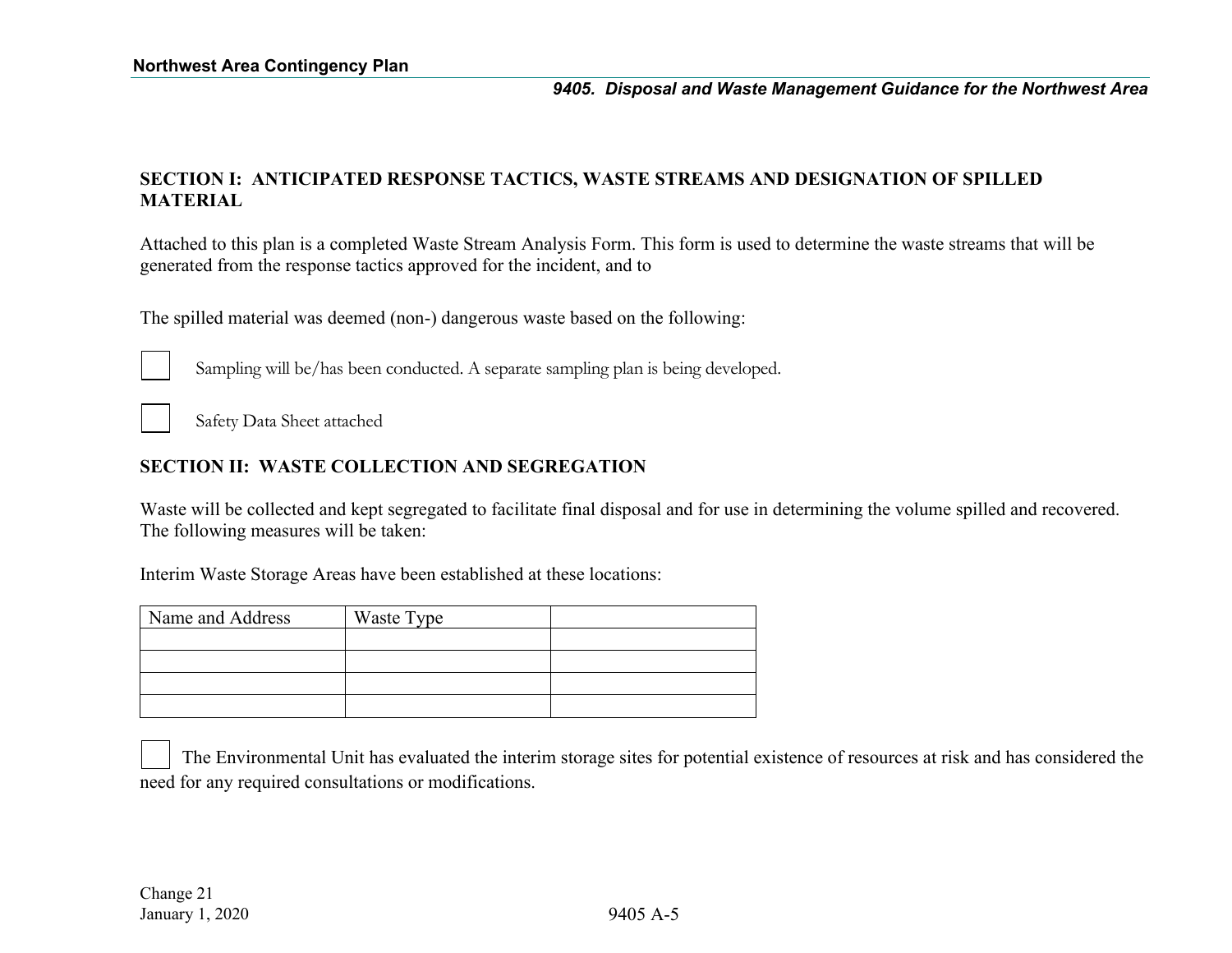The following conditions will be met at each site:

These measures will be used to return the interim storage sites to their original condition at the end of the response:

#### **B. INTERIM ON WATER STORAGE OF LIQUID MATERIALS**

Describe skimmers and barges

#### **C. INTERIM SHORESIDE/NEARSHORE STORAGE OF LIQUID MATERIALS**

Describe nearshore recovery operations for liquids and describe shoreside storage

#### **SECTION III DECANTING**

Describe decanting operations, if applicable. Attach decanting authorization form (if approved).

#### **SECTION IV WASHINGTON STATE OIL RECOVERY CREDIT FOR NATURAL RESOURCE DAMAGES**

If the responsible party will seek credit for oil recovery under Washington State's Natural Resource Damage Assessment (RDA) process, additional segregation is required for product collected during the first 24 hours (non-persistent oils) or 48 hours after the oil release (persistent oils) (some conditions apply such as effectively contained and off of shoreline). Detailed guidance on the credit and segregation/measurement methods can be obtained from the Washington Department of Ecology document "Credit for Oil Recovery," and WAC 173-183 (WAC 173-183-870). Also see Washington Department of Ecology document "Compensation Schedule Credit for Oil Recovery, RDA Committee Resolution 96-1".

 Check this box if the Responsible Party intends to seek Washington State recovery credit, and seek advice from an Ecology representative on how to XXXX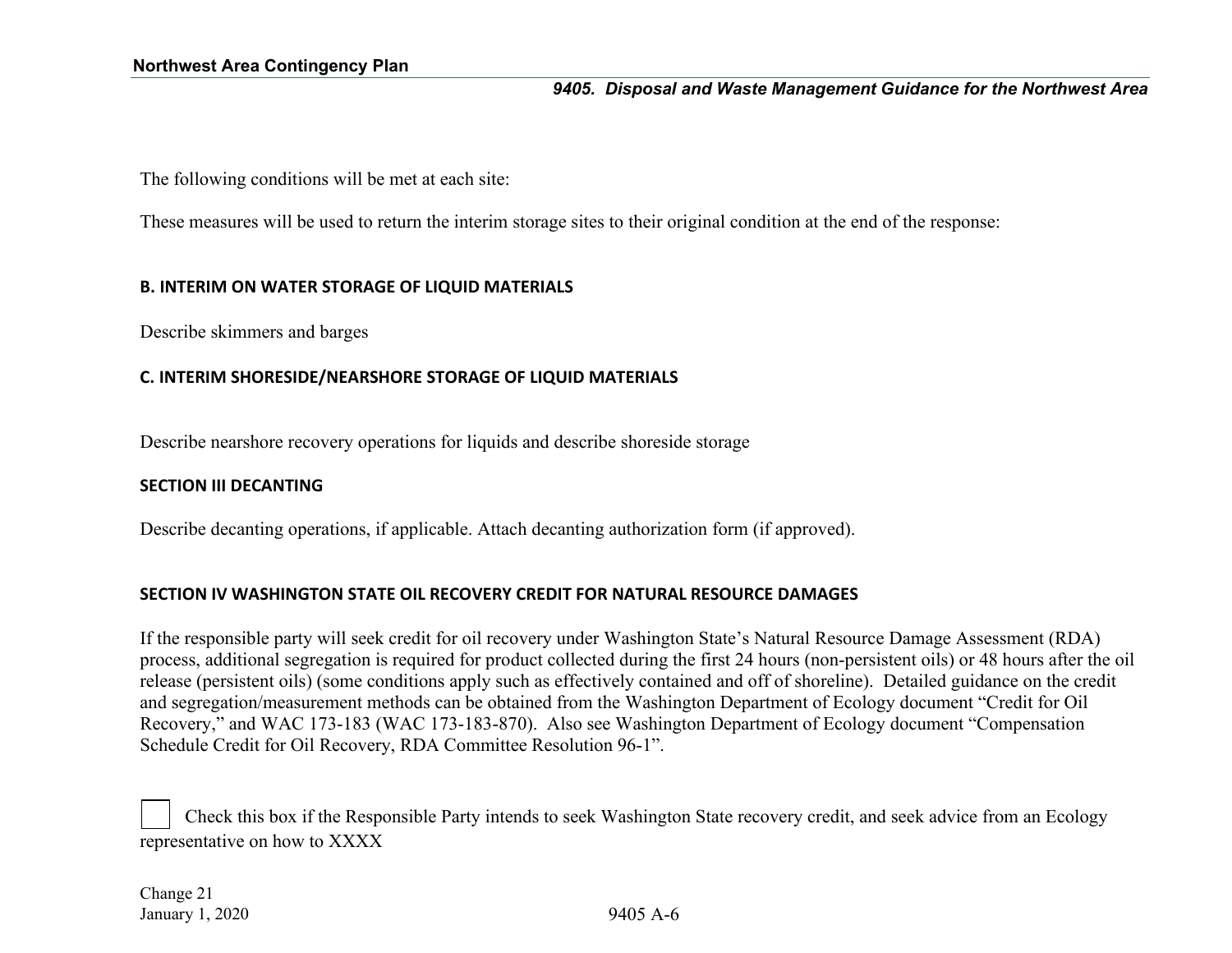Segregation description here if using the state

Reference to wildlife plan for animal carcasses

# **SECTION VII: WASTE GENERATED DURING WILDLIFE OPERATIONS**

## **A. Wildlife Collection and Rehabilitation**

Oiled wildlife waste, such as oily PPE, towels, caging, and wash water generated from oiled wildlife response and rehabilitation activities are addressed in this plan.

The search, collection, and rehabilitation of oiled wildlife can be a lengthy process. Depending on the scope and scale of impacted wildlife, waste material from oiled wildlife collection and rehabilitation activities are likely to be generated several days, weeks, or even months after other oil spill response operations have ended.

#### **Liquid Waste**

Wildlife Rehabilitations operation currently anticipate the generation of (insert the number of tanks here) 21,000 gallon "Baker" or other water storage tanks of oily wash water that will need to be switched out every (insert the frequency in days here) days.

#### **Solid Waste**

Wildlife Rehabilitation operations currently anticipate the generation of (insert the number of roll off boxes here) of 30 cubic yard sealed roll-off drop boxes that will require change out every (insert the frequency in days here days).

#### **Biohazard Waste**

Wildlife Rehabilitation operations currently anticipate the generation of (insert the number of sharps containers here) of (insert the size of the containers here) size sharps containers and (insert the number of biohazard containers here) of (insert the size of the containers here) biohazard containers that will require disposal and replacement every (X#) days.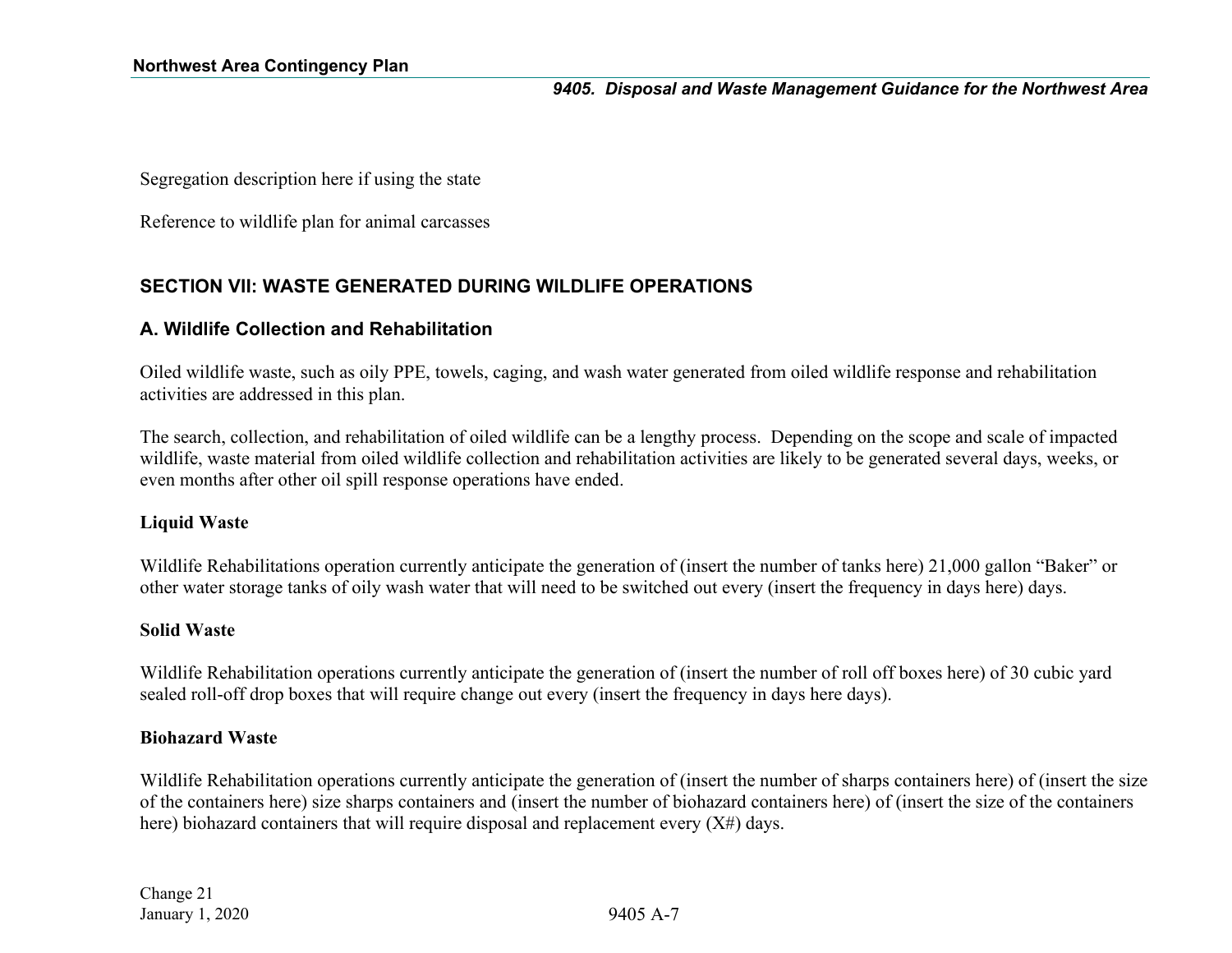#### **B. Wildlife Carcasses**

No oiled carcasses can be disposed of until authorized by the Operations Section Wildlife Branch. The disposal of animal carcasses is coordinated through the Wildlife Branch in the Operations Section. Operations Staff should remove any dead oiled wildlife from the environment that they encounter during their normal cleanup operations and notify the Wildlife Branch. Any carcasses collected should be placed in a bag, separate from other debris, with a label identifying:

- The team leader of the operation that collected the carcass
- The time the carcass was collected
- The date the carcass was collected
- The location (GPS coordinates would be preferred) of collection if possible.

Notify the Wildlife Branch of carcasses that are collected.

If carcasses cannot be collected due to time and/or safety considerations their locations and numbers should be recorded so that they can be tallied and reported to the Wildlife Branch.

#### **SECTION VIII: WASTE TREATMENT AND FINAL DISPOSAL**

Waste to be recycled will be treated and disposed of by

Waste to be reused will be treated and disposed of by:

Waste to be incinerated will be treated and disposed of by:

Waste to be disposed of at a landfill will be treated and disposed of by:

Wildlife waste will be treated and disposed of by:

Biohazard Waste will be collected and segregated by: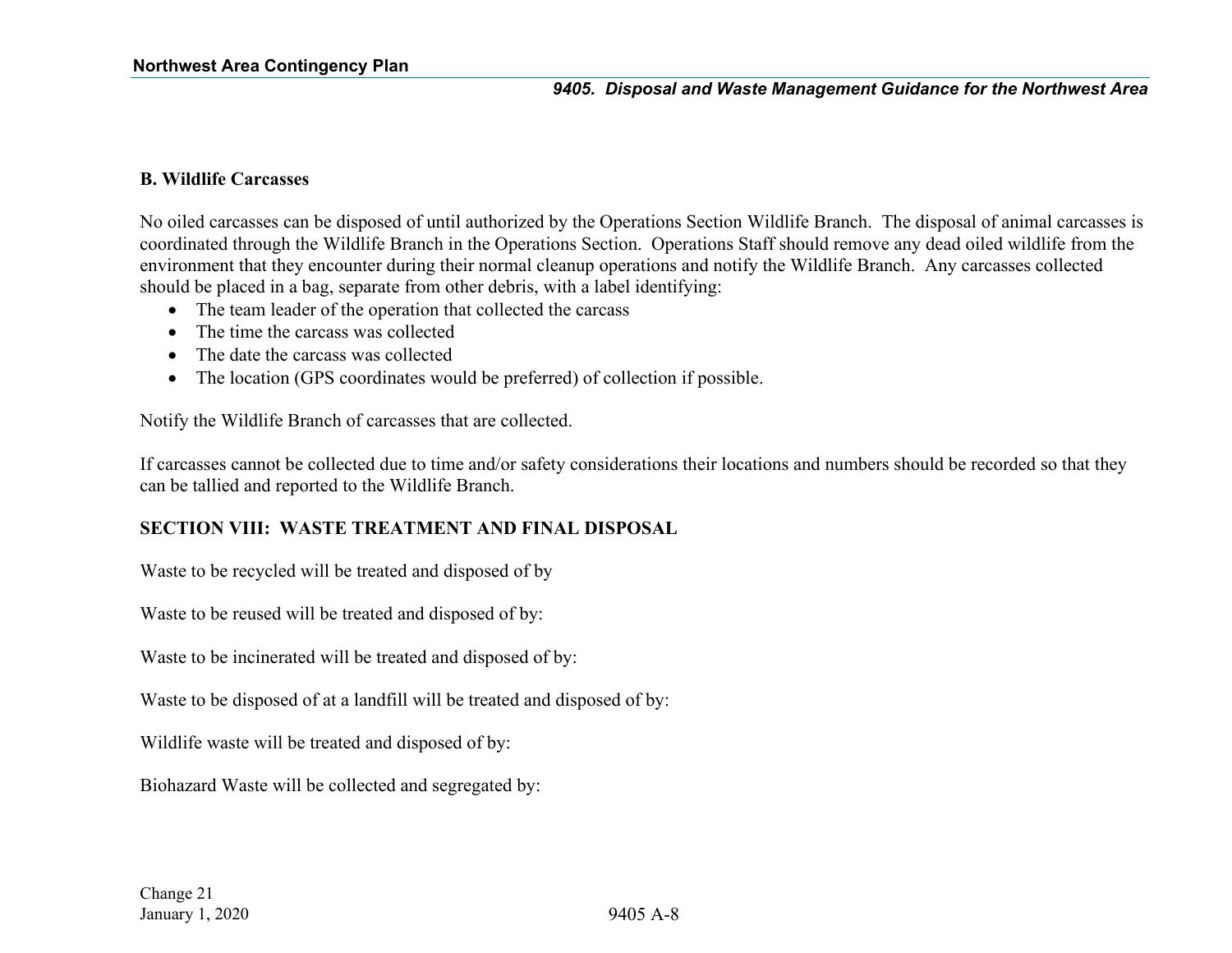#### **SECTION XI: WASTE MANAGERS, HANDLERS AND PERMITS**

The following positions will be assigned to manage the generation, storage and disposal of waste for this response:

- **Disposal Group Supervisor**
- **Technical Specialists**

The following response contractors, licensed transporters, approved treatment and disposal facilities are to be used for waste handling and disposition unless otherwise directed by Incident Command.

| <b>Name of Company</b> | <b>Disposal Function</b> | Company Representative (Name, Phone #) |
|------------------------|--------------------------|----------------------------------------|
|                        |                          |                                        |
|                        |                          |                                        |
|                        |                          |                                        |
|                        |                          |                                        |
|                        |                          |                                        |
|                        |                          |                                        |
|                        |                          |                                        |
|                        |                          |                                        |
|                        |                          |                                        |
|                        |                          |                                        |

Permits for this response are being tracked in a separate document by the Environmental Unit.

The Liaison Officer and the Joint Information Center have been briefed on this plan and provided information in order to respond to questions from the public.

#### **SECTION X: WASTE TRACKING FORMS**

All waste oils, regardless of type, must be managed by a complete set of records. These records should show the following:

Change 21 January 1, 2020 9405 A-9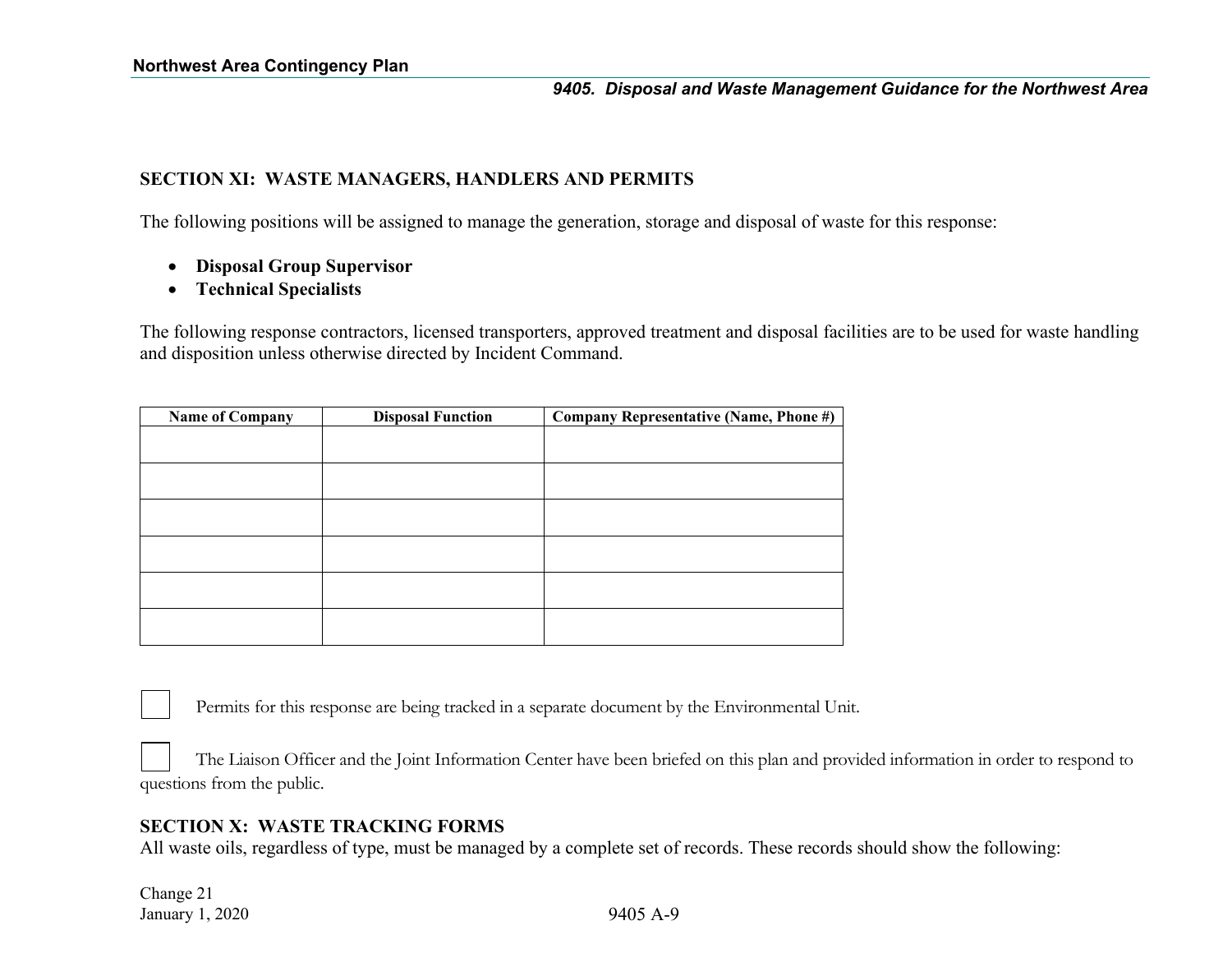$\Box$  where the waste was recovered,  $\Box$  the type of waste, approximate volume, date collected, date transported to staging or disposal site, date received at temporary storage area or disposal site, the number of containers shipped, the number of containers received, the date, location and method of final disposal.

Include copies of waste tracking forms and waste profiles used for final disposal, (See Attachment A for example). Also, include copies of receipts from disposal facilities.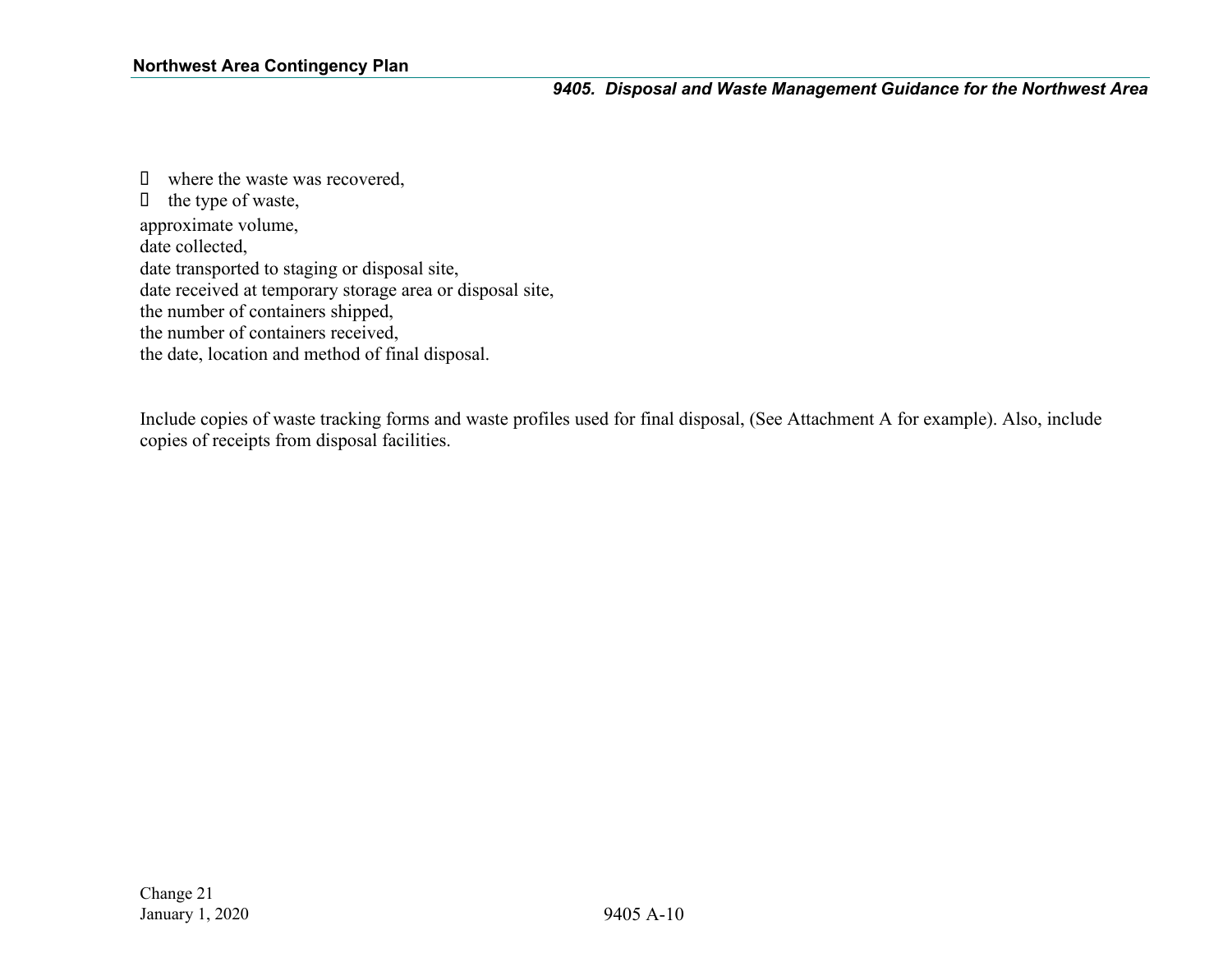# **WASTE MANAGEMENT TRACKING FORM FOR INCIDENT:** Update

Time:

| <b>Recovery Location(s)</b> |       | <b>Time Recovered</b> | Volume     | <b>Type of Waste</b> |                                                |
|-----------------------------|-------|-----------------------|------------|----------------------|------------------------------------------------|
|                             | From: | To:                   | (Gallons*) |                      | <b>Projected Interim Storage<br/>Demand **</b> |
|                             |       |                       |            |                      |                                                |
|                             |       |                       |            |                      |                                                |
|                             |       |                       |            |                      |                                                |
|                             |       |                       |            |                      |                                                |
|                             |       |                       |            |                      |                                                |
|                             |       |                       |            |                      |                                                |
|                             |       |                       |            |                      |                                                |
|                             |       |                       |            |                      |                                                |
|                             |       |                       |            |                      |                                                |
|                             |       |                       |            |                      |                                                |
|                             |       |                       |            |                      |                                                |
|                             |       |                       |            |                      |                                                |
|                             |       |                       |            |                      |                                                |
|                             |       |                       |            |                      |                                                |
|                             |       |                       |            |                      |                                                |
|                             |       |                       |            |                      |                                                |
|                             |       |                       |            |                      |                                                |
|                             |       |                       |            |                      |                                                |
|                             |       |                       |            |                      |                                                |
|                             |       |                       |            |                      |                                                |
|                             |       |                       |            |                      |                                                |
|                             |       |                       |            |                      |                                                |
|                             |       |                       |            |                      |                                                |
|                             |       |                       |            |                      |                                                |
|                             |       |                       |            |                      |                                                |

\* Cubic Yards for Solids

\*\* Means to address demand per location per time.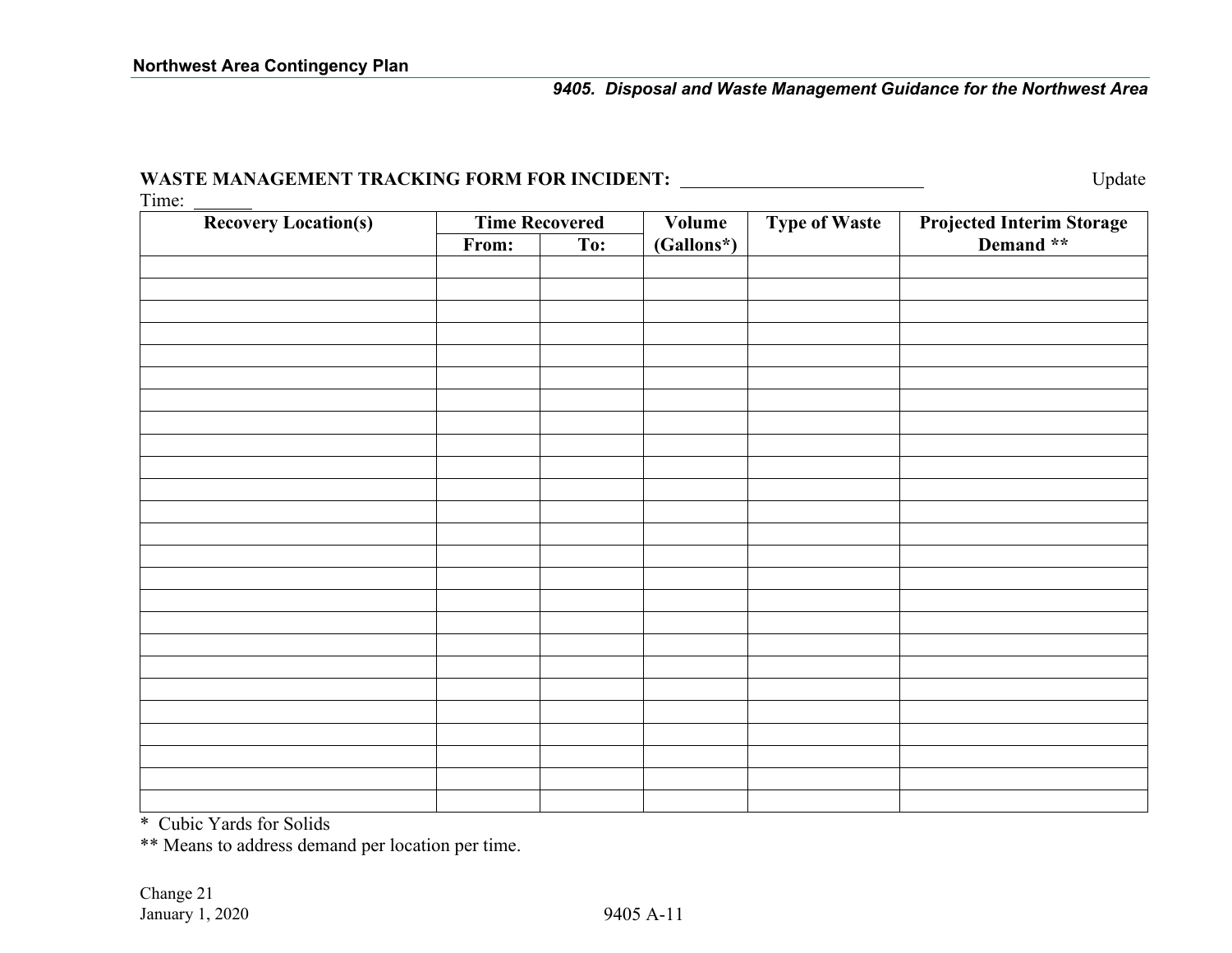| <b>Interim Storage</b><br>Location(s) | <b>Received From Location(s)</b> | Time<br><b>Received</b> | <b>Volume</b><br>(Gallons<br>$\star$ | <b>Type of Waste</b> |
|---------------------------------------|----------------------------------|-------------------------|--------------------------------------|----------------------|
|                                       |                                  |                         |                                      |                      |
|                                       |                                  |                         |                                      |                      |
|                                       |                                  |                         |                                      |                      |
|                                       |                                  |                         |                                      |                      |
|                                       |                                  |                         |                                      |                      |
|                                       |                                  |                         |                                      |                      |
|                                       |                                  |                         |                                      |                      |
|                                       |                                  |                         |                                      |                      |
|                                       |                                  |                         |                                      |                      |
|                                       |                                  |                         |                                      |                      |
|                                       |                                  |                         |                                      |                      |
|                                       |                                  |                         |                                      |                      |
|                                       |                                  |                         |                                      |                      |
|                                       |                                  |                         |                                      |                      |
|                                       |                                  |                         |                                      |                      |
|                                       |                                  |                         |                                      |                      |
|                                       |                                  |                         |                                      |                      |
|                                       |                                  |                         |                                      |                      |
|                                       |                                  |                         |                                      |                      |
|                                       |                                  |                         |                                      |                      |
|                                       |                                  |                         |                                      |                      |
|                                       |                                  |                         |                                      |                      |
|                                       |                                  |                         |                                      |                      |

# **INTERIM STORAGE TRACKING**

\* Cubic Yards for Solids.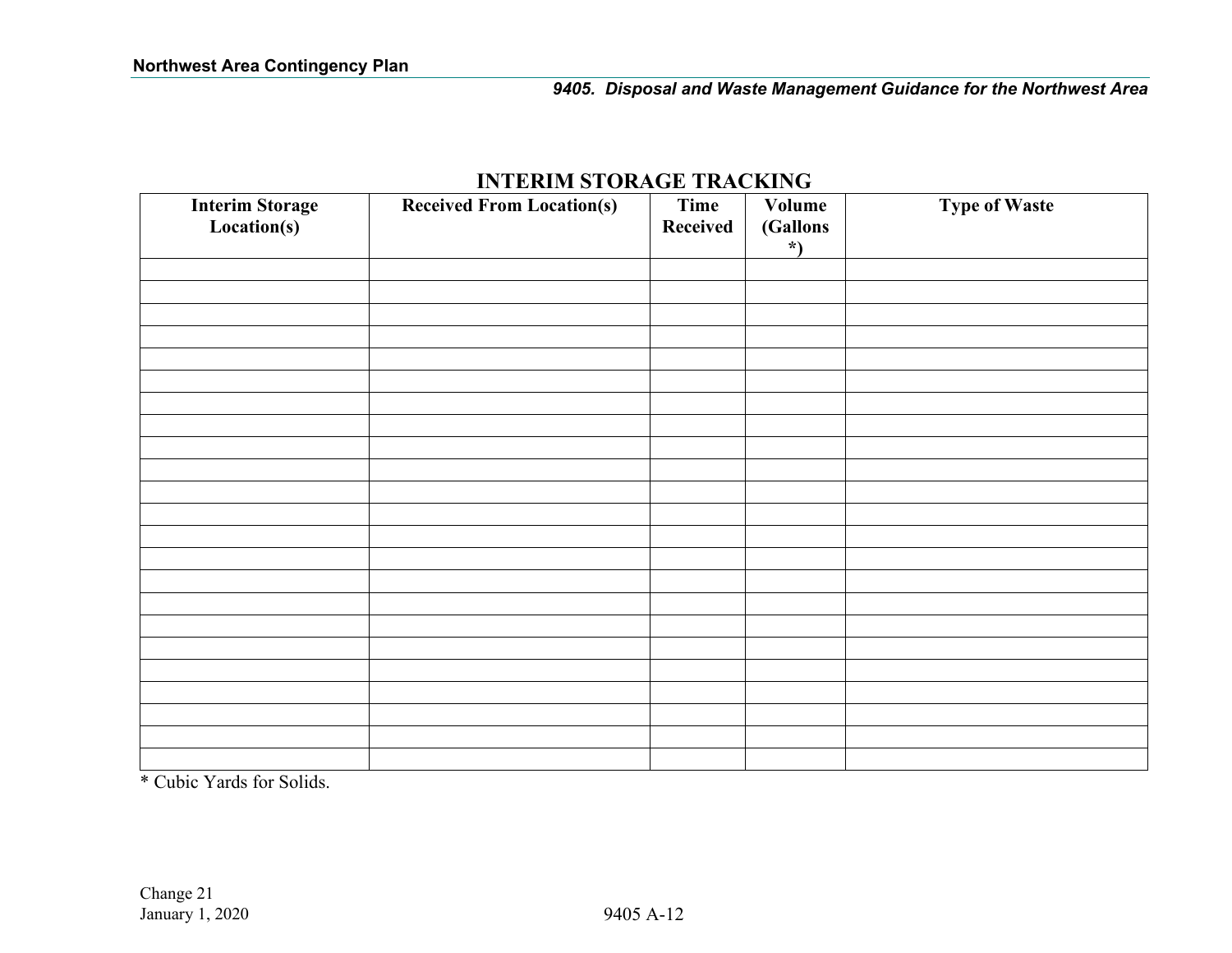| <b>Disposal Facility</b><br>Location(s) | <b>Received From Location(s)</b> | Time<br>Received | <b>Volume</b><br>(Gallons<br>$\ast$ | <b>Type of Waste</b> |
|-----------------------------------------|----------------------------------|------------------|-------------------------------------|----------------------|
|                                         |                                  |                  |                                     |                      |
|                                         |                                  |                  |                                     |                      |
|                                         |                                  |                  |                                     |                      |
|                                         |                                  |                  |                                     |                      |
|                                         |                                  |                  |                                     |                      |
|                                         |                                  |                  |                                     |                      |
|                                         |                                  |                  |                                     |                      |
|                                         |                                  |                  |                                     |                      |
|                                         |                                  |                  |                                     |                      |
|                                         |                                  |                  |                                     |                      |
|                                         |                                  |                  |                                     |                      |
|                                         |                                  |                  |                                     |                      |
|                                         |                                  |                  |                                     |                      |
|                                         |                                  |                  |                                     |                      |
|                                         |                                  |                  |                                     |                      |
|                                         |                                  |                  |                                     |                      |
|                                         |                                  |                  |                                     |                      |
|                                         |                                  |                  |                                     |                      |
|                                         |                                  |                  |                                     |                      |
|                                         |                                  |                  |                                     |                      |
|                                         |                                  |                  |                                     |                      |
|                                         |                                  |                  |                                     |                      |
|                                         |                                  |                  |                                     |                      |

# **FINAL DISPOSAL**

\* Cubic Yards for Solids.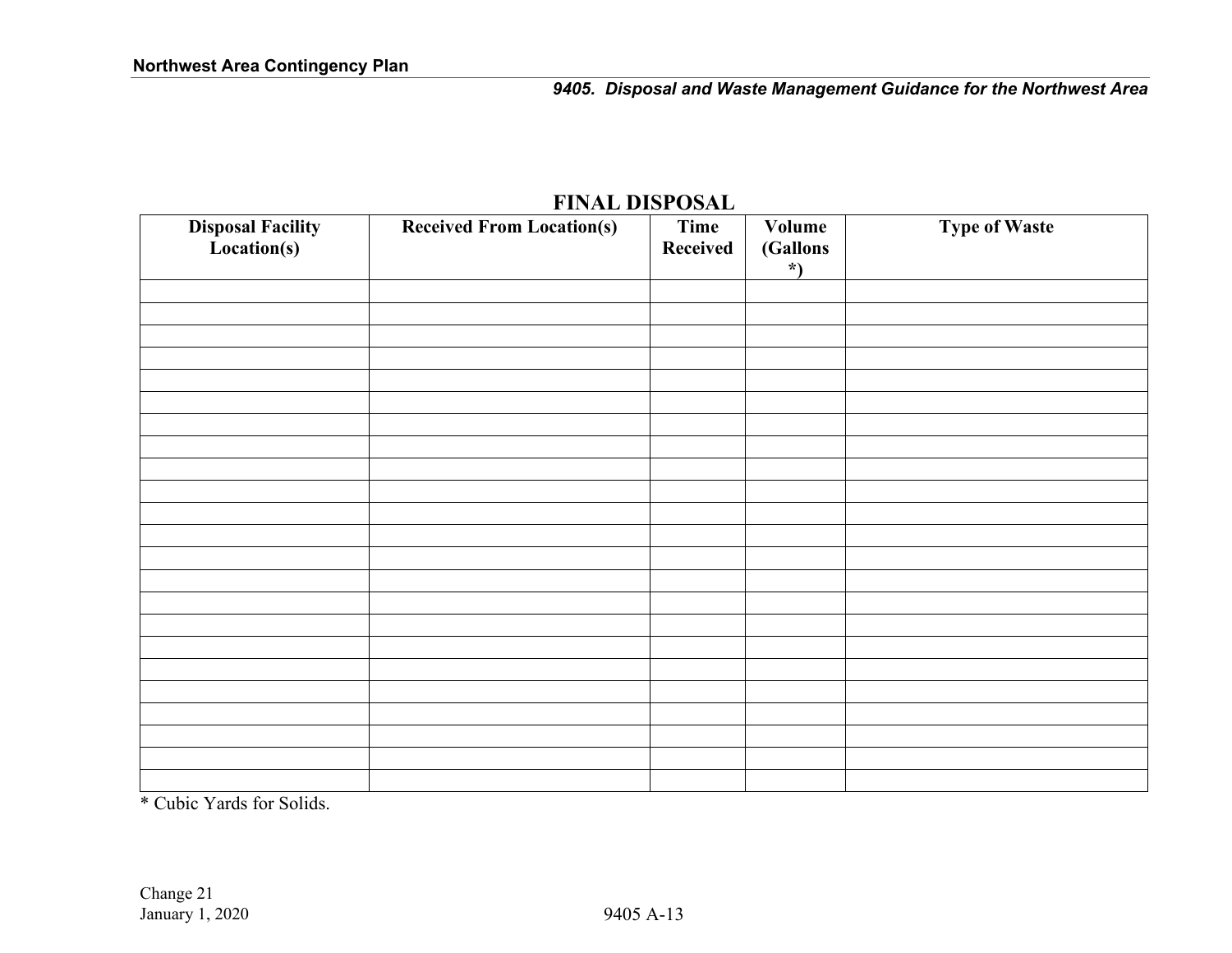# <span id="page-21-0"></span>**9405 B Attachment B: Oregon State Waste Management and Disposal Plan and Tracking Form**

Change 21 January 1, 2020 9405 B-1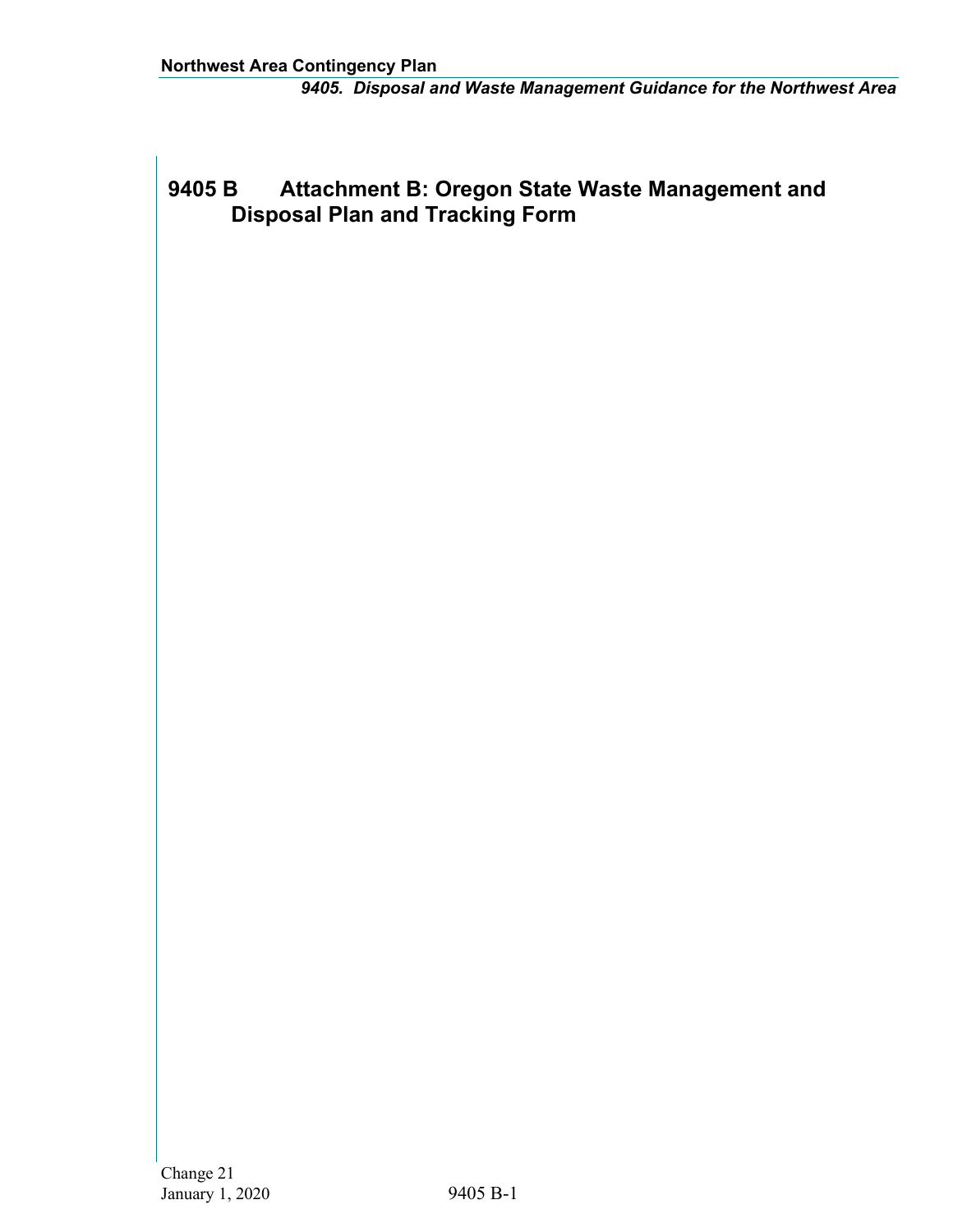| <b>Incident Name</b>                  |  |
|---------------------------------------|--|
| <b>Responsible Party</b>              |  |
| <b>Spilled</b>                        |  |
| <b>Material</b>                       |  |
| <b>Spill Location</b>                 |  |
| <b>Spill</b>                          |  |
| Date/Time                             |  |
| <b>Spill Source (Vessel, vehicle,</b> |  |
| etc.)                                 |  |

This plan has been prepared by the Planning Section at the request of the Incident Command. All applicable state, local, and federal laws and regulations are to be followed when collecting, managing, recycling and/or disposing of the recovered materials. Wastes generated through cleanup operations will be tracked to provide an accurate means of estimating total recovery. All materials will be categorized, segregated and a determination of the regulatory status (hazardous waste versus solid waste) will be made for each waste stream. Materials will be itemized for safe and efficient collection, staging, storage, and recycling or disposal. All materials will be tracked to provide an accurate means of estimating the quantities of disposed or recycled materials and to provide documentation of final disposition.

This plan may be updated as necessary to ensure compliance with all applicable laws and regulations as new materials or waste streams are encountered, or as alternative means of disposal are needed. Once approved by Incident Command and incorporated into the Incident Action Plan, this plan will remain in force until superseded by a newer version or the cessation of response activities and completion of waste disposal activities.

At the outset of recovery operations, this plan will be used to document staging areas and waste management organization elements until information on wastes generated is obtained. The plan will be updated and expanded as waste management operations develop.

| <b>Plan Authorization</b>                    | <b>Signature</b> | Date |  |
|----------------------------------------------|------------------|------|--|
| Approved by<br>USCG/EPA:                     |                  |      |  |
| Approved by ODEQ:                            |                  |      |  |
| Approved by Responsible Party:               |                  |      |  |
| Approved by Local Government Representative: |                  |      |  |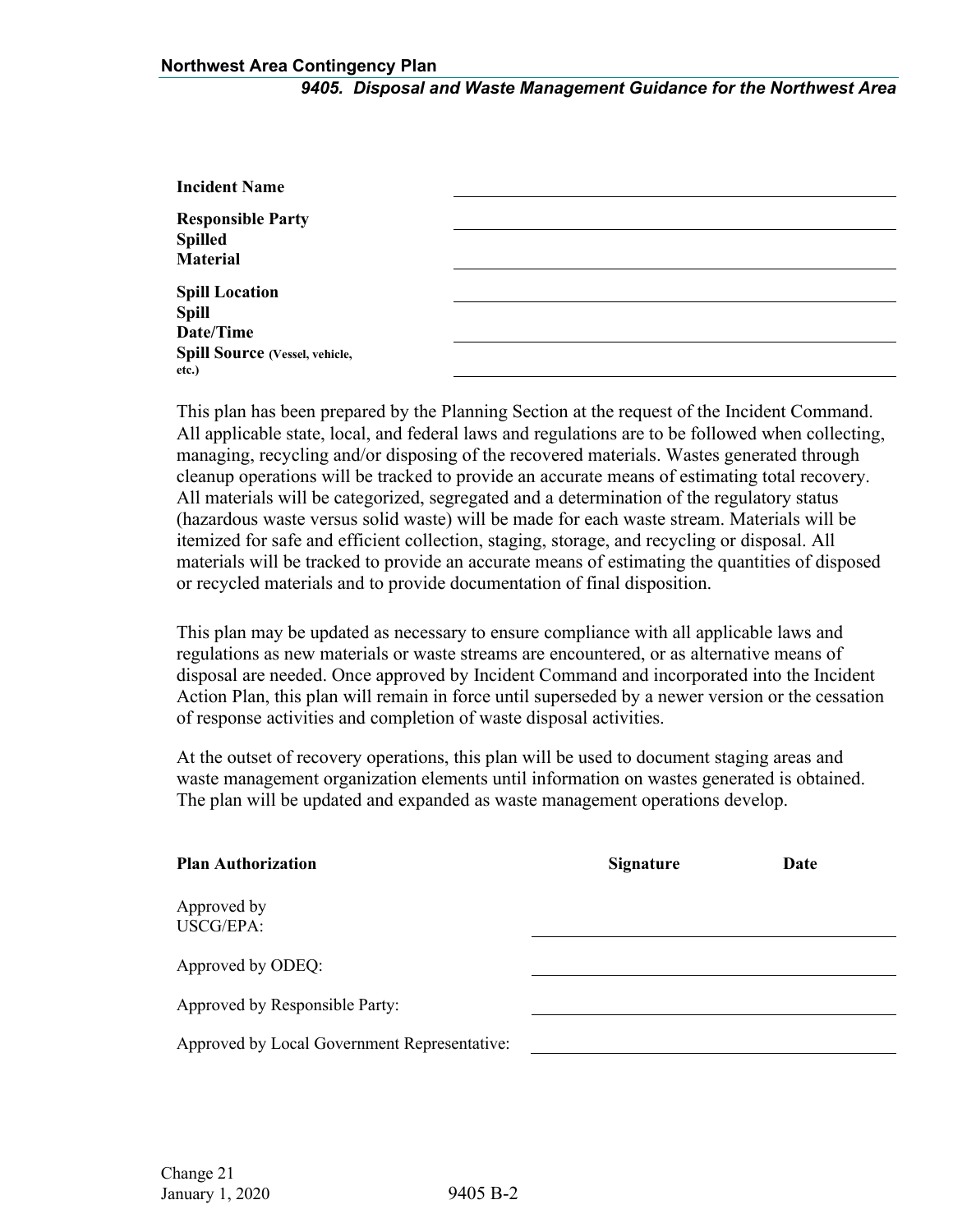#### **Northwest Area Contingency Plan**

#### *9405. Disposal and Waste Management Guidance for the Northwest Area*

| Approved by Tribal Government Representative: |  |
|-----------------------------------------------|--|
|                                               |  |

Drafted and submitted for approval by:

## **Section I: Waste Management Organization**

This section describes the personnel assigned and key roles staffed in the Incident Command Post within the Operations Section to support waste management and disposal. The Waste Tracking Coordinator is responsible for collecting information from the Waste Staging Area Manager(s) to provide daily updates on the quantity of wastes generated, staged, transported and disposed. The Technical Specialist is responsible for making waste determinations and designations to be used for proper waste handling and disposal.

|                                  | Name | Agency/Company |
|----------------------------------|------|----------------|
| Disposal Group                   |      |                |
| Supervisor                       |      |                |
| <b>Waste Tracking</b>            |      |                |
| Coordinator                      |      |                |
| Waste Management Tech Specialist |      |                |

## **Section II: Waste Segregation, Waste Stream Descriptions and Designations**

This section describes how the wastes generated during spill cleanup operations will be categorized for segregation, waste determination and the basis for the waste determination. It is the responsibility of the Waste Management Tech Specialist to perform the waste designations for proper disposition. Copies of waste profiles and supporting laboratory analyses used to make the waste determinations shall be maintained by the Waste Tech Specialist and incorporated into the response file at the conclusion of the response.

| <b>Waste Description &amp; Origin</b>                               | <b>Determination</b>      | <b>Basis / HW Profile ID</b>                |
|---------------------------------------------------------------------|---------------------------|---------------------------------------------|
| Oiled Sorbents from On-<br>Example:<br>Water Recovery in Division B | Non-Hazardous Solid Waste | Hazardous Waste Profile #1<br>Non-Hazardous |
|                                                                     |                           |                                             |
|                                                                     |                           |                                             |
|                                                                     |                           |                                             |
|                                                                     |                           |                                             |
|                                                                     |                           |                                             |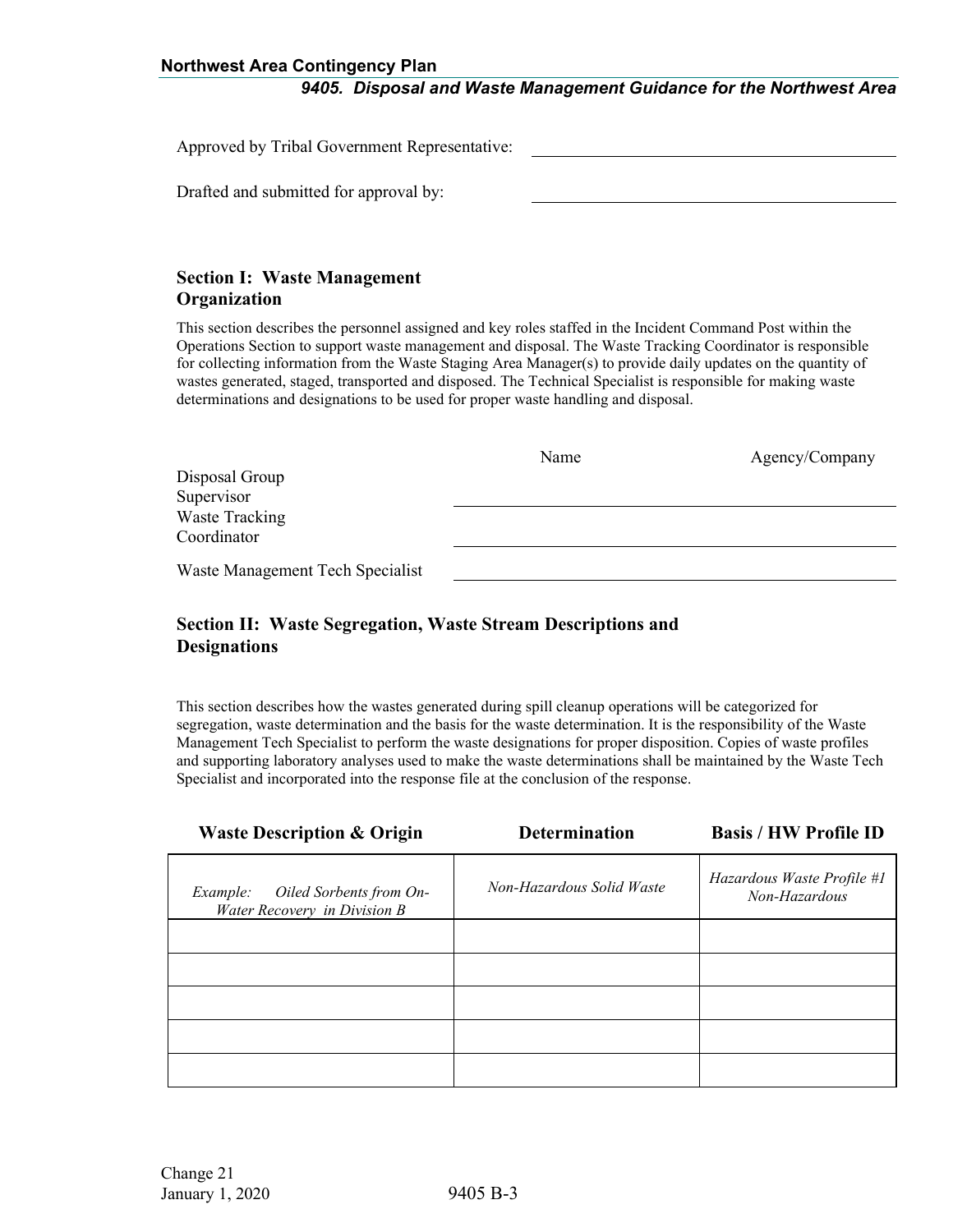#### **Northwest Area Contingency Plan**

# *9405. Disposal and Waste Management Guidance for the Northwest Area*

Insert cells as needed for additional waste categories/descriptions. See bottom of page 4 for example waste descriptions/types.

## **Section III: Waste Staging Areas**

This section describes the areas designated by the Operations Section Chief (or Disposal Group Supervisor) and an assigned Waste Staging Area Manager to support waste management and disposal.

| <b>Waste Staging Area Name</b>      | <b>Address (or Lat/Long in DecDeg)</b> | <b>Manager/Phone</b> |
|-------------------------------------|----------------------------------------|----------------------|
| Ex: Camas Staging Area #1 (Camas-1) | 18045 Columbia River Hwy, Camas, WA    | Mack Buck            |
|                                     |                                        | 206-222-2222         |
|                                     |                                        |                      |
|                                     |                                        |                      |
|                                     |                                        |                      |
|                                     |                                        |                      |
|                                     |                                        |                      |
|                                     |                                        |                      |
|                                     |                                        |                      |
|                                     |                                        |                      |
|                                     |                                        |                      |
|                                     |                                        |                      |

Insert cells as needed for additional waste staging area descriptions.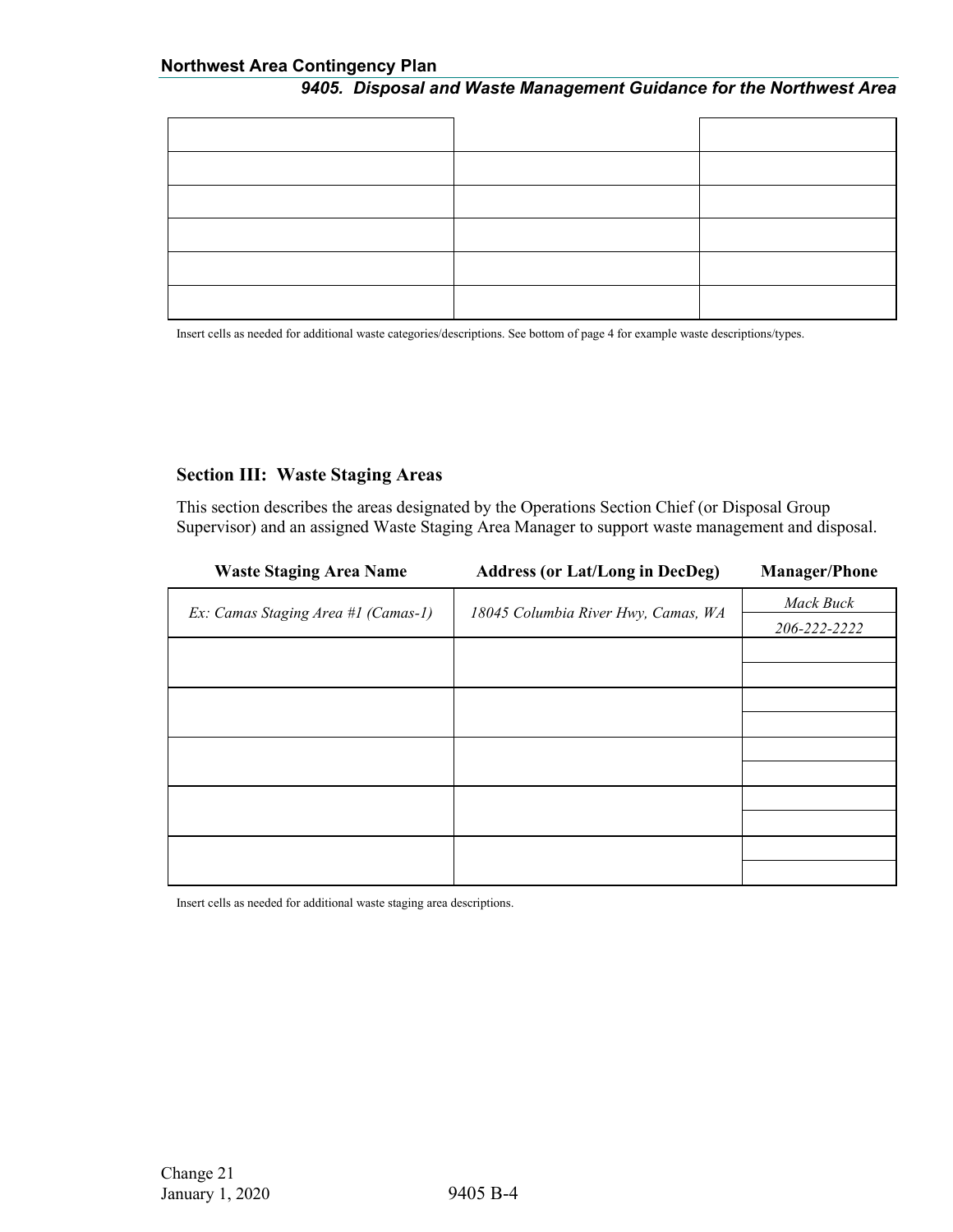#### **Map of Waste Staging Areas**

*Insert Map showing staging areas here…*

#### **Section IV: Description of Waste Management Processes/Controls**

This section describes the general processes for managing each waste stream at each Waste Staging Area. Describe how each site was constructed, bermed, covered, etc. to minimize spread of contaminants and impacts to site soils or adjacent areas. This portion of the plan will be used to guide waste management and must be updated as processes/waste streams change. Actual waste tracking will be accomplished via separate tracking spreadsheets (see Incident Waste Tracking tab on electronic version), where the waste profile for each waste stream/container will be documented.

| <b>Waste Staging Area</b>              | Tank/Box/Tote/etc.           | <b>Waste Type/Source</b>                                 | <b>Site Controls</b>                                                                           |
|----------------------------------------|------------------------------|----------------------------------------------------------|------------------------------------------------------------------------------------------------|
| $Ex: Camas-1.$<br>Liquids Storage Area | Poly Tank #1<br>Poly Tank #2 | Oil/Water Mix from<br>On-Water Recovery in<br>Division B | Bermed containment<br>surrounding tanks,<br>collection of rainwater<br>runoff to separate tank |
|                                        |                              |                                                          |                                                                                                |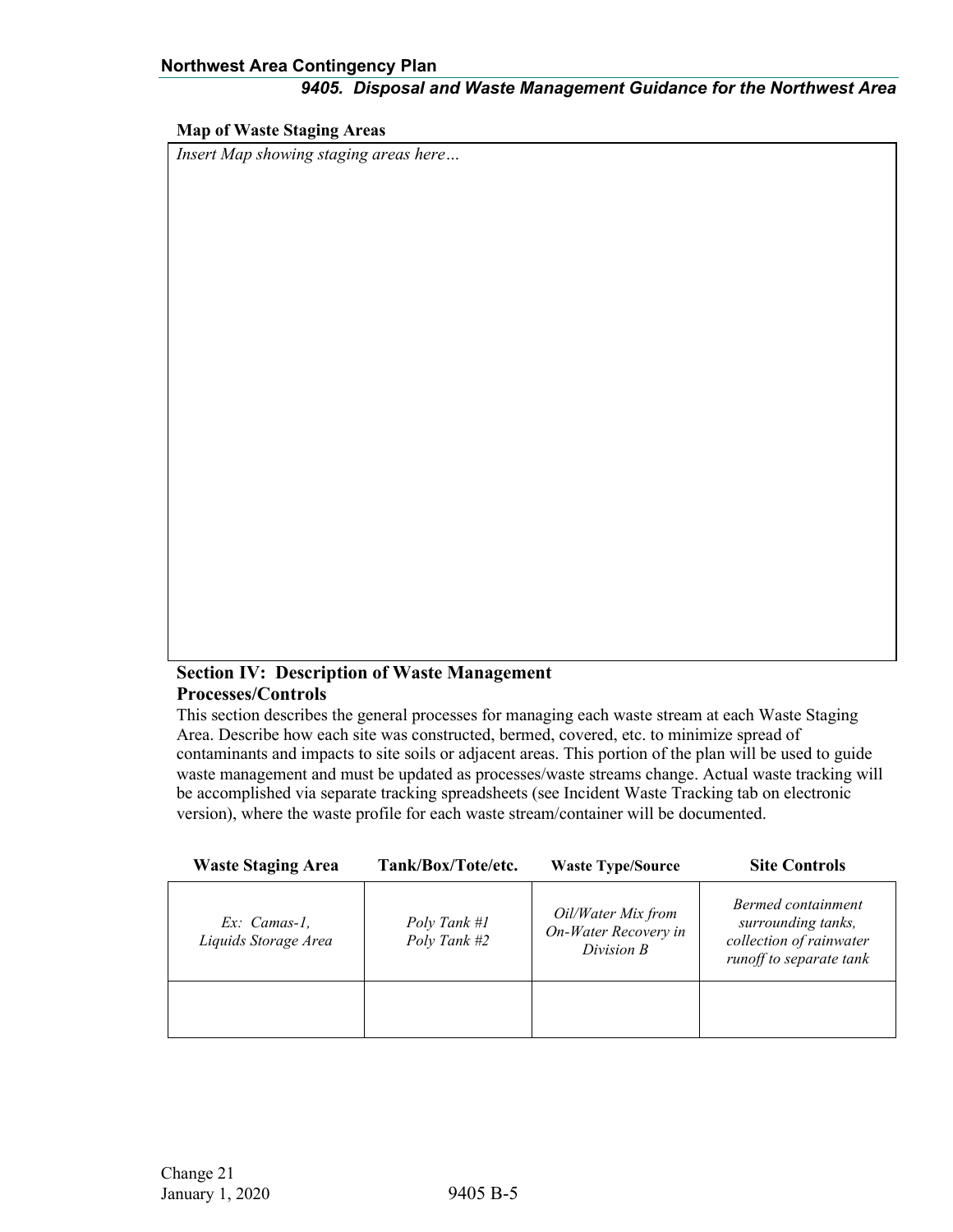Insert cells as needed for additional waste stream control descriptions.

#### **Waste Descriptions/Types**

Oily Water Oiled Debris (woody debris, sand, etc.) Oiled Sorbents (Oiled Solid Wastes) Solid Waste (PPE, etc.) Recovered Source Oils (Pure Product) Recovered Oils (Product with Water)

## **Section V: Waste Tracking/Reporting**

#### **System**

This section documents how wastes generated during the response will be tracked, and establishes the inventory process and reporting schedule used to inform Incident Command. Typically, the Waste Tracking Coordinator is responsible for establishing the process and schedule for waste monitoring and reporting at each Waste Staging Area. The Waste Staging Area Manager is responsible for carrying out the waste monitoring as received into staging, directing wastes to the proper storage/containment area, and overall management of wastes while being accumulated, stored and while being loaded for offsite transport.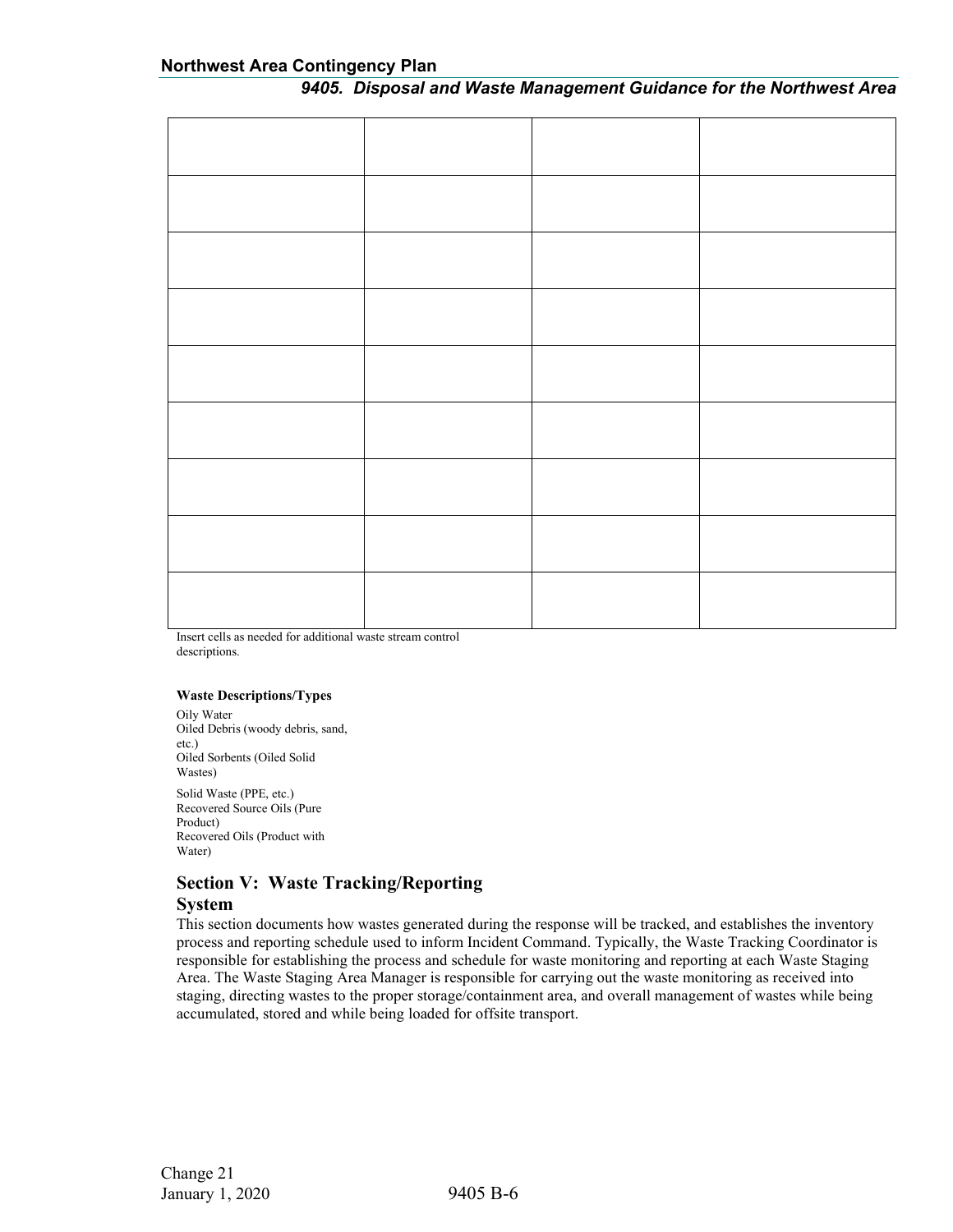#### **Northwest Area Contingency Plan**

#### *9405. Disposal and Waste Management Guidance for the Northwest Area*

#### **Waste Tracking Coordinator Responsibilities:**

Wastes will be tracked throughout the response to account for generation, staging/accumulation, transfer and final disposition. The tracked wastes will be summarized daily for incorporation into ICS Form 209, to provide Incident Command with a summary of recovered waste volumes and any problems with the waste management system.

All copies of waste tracking forms, waste profiles used for waste determinations, and final disposition records/receipts will be maintained by the Waste Tracking Coordinator for incorporation into a Waste Management Summary Report at the conclusion of the response, unless interim reports are requested from Incident Command.

The Waste Tracking Coordinator will supply paper copies of Waste Tracking Forms for use by the Waste Staging Area Manager and establish a schedule for reporting of waste materials inventory and the transfer of all manifest copies, bills of lading, etc. (typically at the conclusion of the days operations). The Waste Tracking Coordinator will transfer information from the paper Waste Tracking Forms into an Incident Waste Tracking Spreadsheet and convey information to the Situation Unit for incorporation into the ICS 209 Form.

#### **Waste Tracking Forms:**

Separate Waste Tracking Forms will be used for Solid and Liquid Materials Generation, and Waste Materials Transfers to Recycling or Disposal Facilities. See attached paper forms used to track wastes at the Waste Staging Areas. The Waste Tracking Forms (and this plan template) are available in electronic format from Oregon Dept. of Environmental Quality - Emergency Response Program.

#### **Waste Staging Area Manager Responsibilities:**

Wastes generated during recovery and cleanup operations are received at the designated Waste Staging Area, directed to the proper containment (box, tank, etc.) and entered on Waste Tracking Sheet(s). The Waste Staging Manager will record the receipt of cleanup generated wastes on the Waste Tracking Forms provided by the Waste Tracking Coordinator, and provide updates/records of the wastes received, in storage, and transferred for disposition on a daily schedule established by the Waste Tracking Coordinator. The Waste Staging Manager is responsible for the proper storage during accumulation, and proper packaging and preparation of Uniform Hazardous Waste Manifests for each shipment.

#### **Daily Inventory and Reporting Schedule:**

A physical inventory will be conducted at the conclusion of daily operations and recorded on the provided Waste Tracking Forms. The Waste Tracking Forms and all receipts, bills of lading, records of manifests, etc. will be transmitted to the Waste Tracking Coordinator by beginning of the next operational period.

Submit copies of the Waste Tracking Forms, Bills of Lading, Uniform Hazardous Waste Manifests, etc. to the Waste Tracking Coordinator by the beginning of the next Operational Period. For this response, the Operational Period is 24 hours and begins at 0700.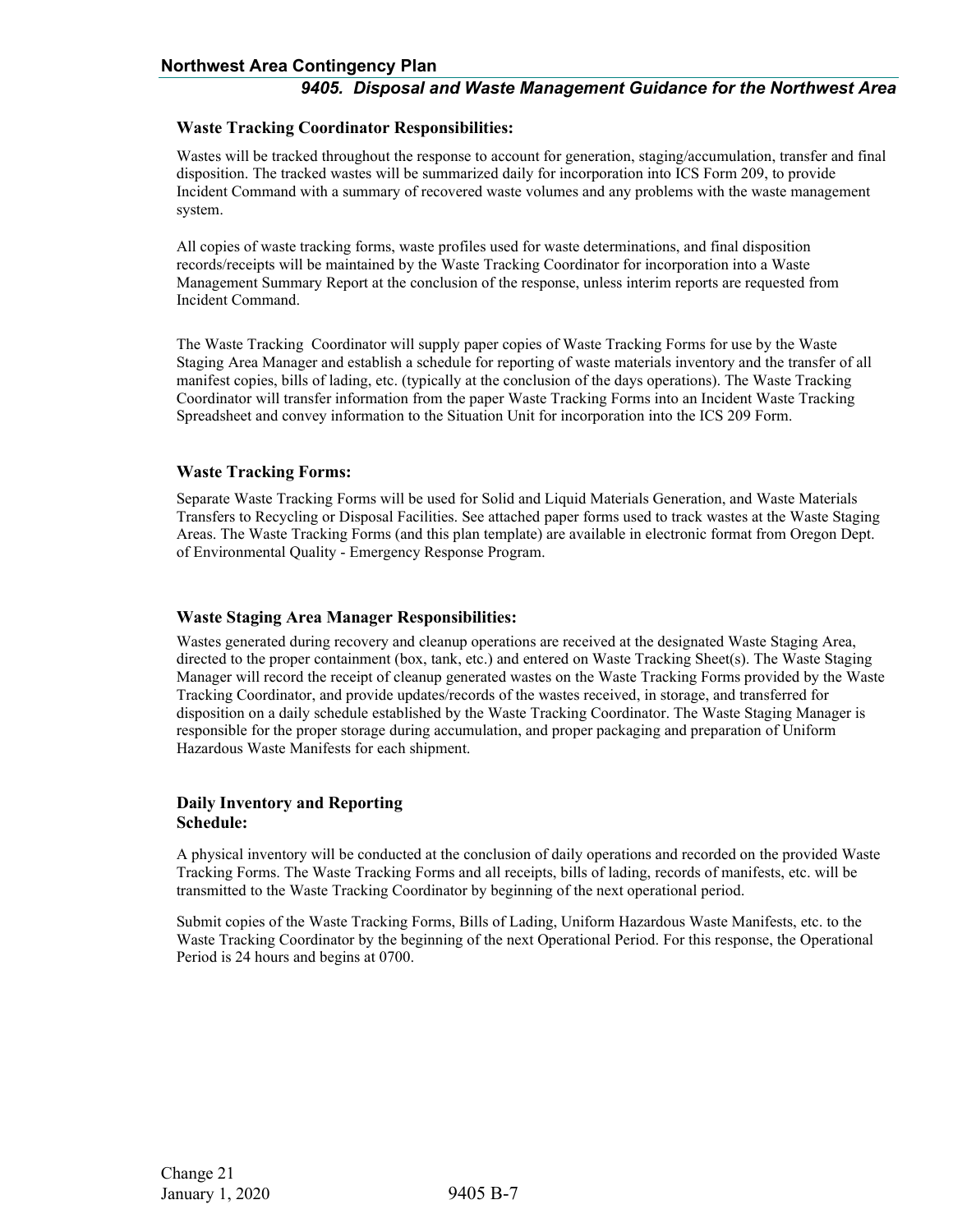# **Section VI: Designated Waste**

#### **Transporters**

This section designates which licensed waste transporters will be used to transport wastes from each Waste Staging Area and the destinations for each waste stream. The Waste Staging Area Manager is responsible for monitoring waste transport activities at the Waste Staging Areas, and documenting the time each transport was initiated. Actual waste transactions will be documented in the Waste Tracking Sheets designated for use by the Waste Tracking Coordinator.

| <b>Transport Company</b> | <b>Waste Type</b> | <b>Transport Type</b> | <b>Destination</b> |
|--------------------------|-------------------|-----------------------|--------------------|
| Ex: Clean Water Mobile   | Oil/Water Mix     | Tanker Truck          | Oil Recovery Inc.  |
|                          |                   |                       |                    |
|                          |                   |                       |                    |
|                          |                   |                       |                    |
|                          |                   |                       |                    |
|                          |                   |                       |                    |
|                          |                   |                       |                    |

Insert cells as needed for additional designated waste transporters.

#### **Section VII: Designated Waste Disposal/Recovery Facilities**

This section designates the facilities that will be used to accomplish reuse, recovery, or disposal of wastes generated during cleanup activities. This general plan identifies the various waste streams, organized by the Waste Types stored at each Waste Staging Area, the destination Facility and the type of material recovery/disposal that will occur there. This general listing will guide the disposal process, but actual waste transfers must be recorded on the Waste Tracking Sheets.

| <b>Waste Staging Area</b> | <b>Waste Type</b> | <b>Facility</b>   | <b>Recovery/Disposal Type</b> |
|---------------------------|-------------------|-------------------|-------------------------------|
| Ex: Camas Staging Area #1 | Oil/Water Mix     | Oil Recovery Inc. | <b>Fuel Reclamation</b>       |
|                           |                   |                   |                               |
|                           |                   |                   |                               |
|                           |                   |                   |                               |
|                           |                   |                   |                               |
|                           |                   |                   |                               |
|                           |                   |                   |                               |
|                           |                   |                   |                               |
|                           |                   |                   |                               |
|                           |                   |                   |                               |

Insert cells as needed for additional designated waste

disposal/recovery facilities.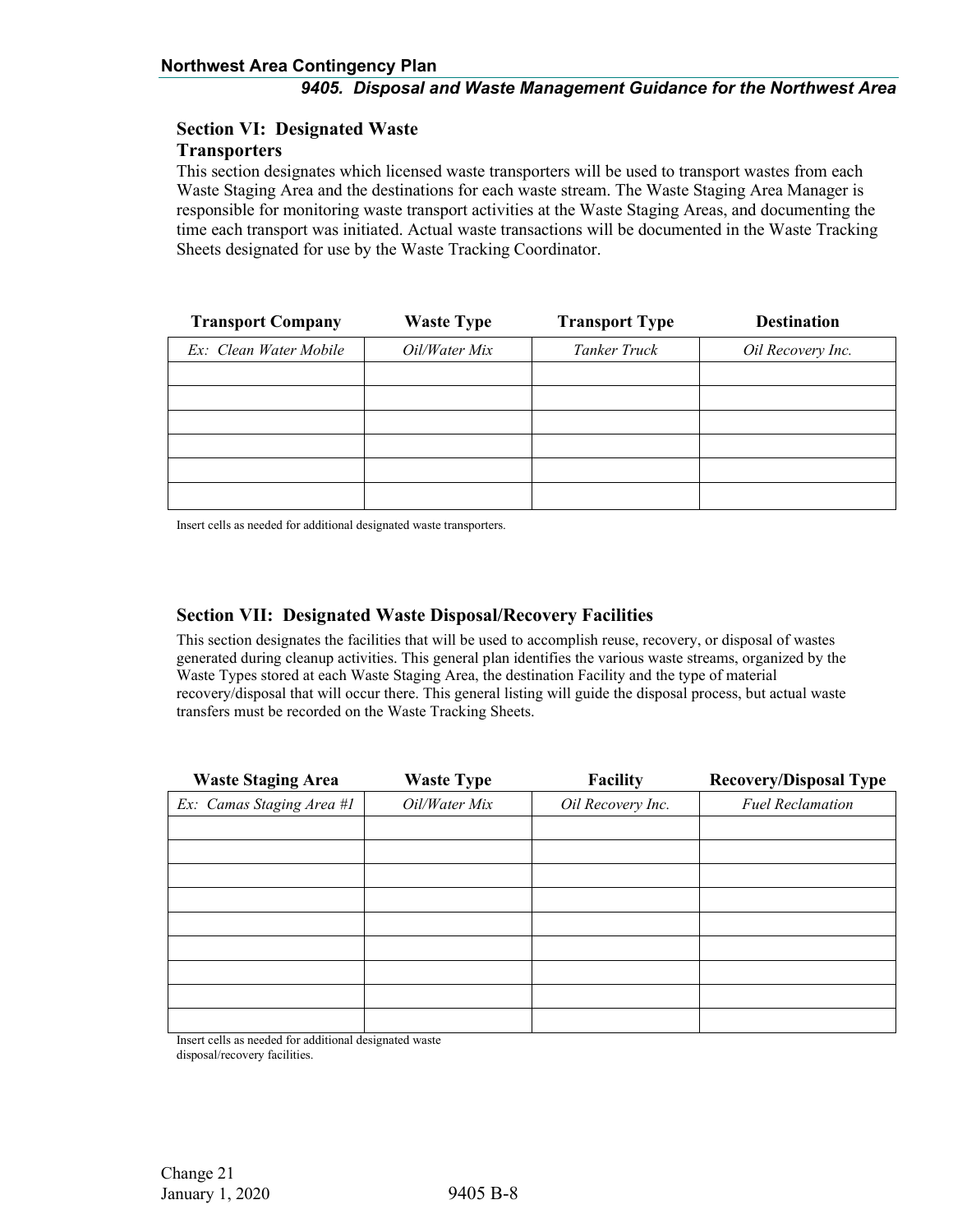| <b>IMATERIALS GENERATION</b>       |        |             |                                                          |                    |                             |                     |                                                                                   |                   |                                                  |
|------------------------------------|--------|-------------|----------------------------------------------------------|--------------------|-----------------------------|---------------------|-----------------------------------------------------------------------------------|-------------------|--------------------------------------------------|
|                                    |        |             |                                                          |                    | <b>LIQUIDS (in gallons)</b> |                     |                                                                                   |                   |                                                  |
| <b>Container ID</b>                |        |             | Capacity Status (% full) Prior Quantity                  | <b>Added Today</b> | <b>Total Stored</b>         | <b>Waste Type</b>   | <b>Waste Origin/</b><br><b>HW Determination</b>                                   | <b>Profile ID</b> | <b>Notes</b>                                     |
| <b>Cathedral Park Staging Area</b> |        |             |                                                          |                    |                             |                     |                                                                                   |                   |                                                  |
| Baker P4217                        | 4,000  | Full        | 3,806                                                    | 0                  | 3,806                       | <b>Oily Liquids</b> | Liquids from Machinery Space/HW<br><b>Determination Pending</b>                   | Pending           | Samples for HW<br>Determination at<br>laboratory |
| Baker NP4211 (aka<br>Baker-1)      | 4,000  | Empty       | Empty                                                    | 0                  | 0                           |                     |                                                                                   |                   |                                                  |
| Baker P4389                        | 4,000  | Empty       | Empty                                                    | 0                  | 0                           |                     |                                                                                   |                   |                                                  |
| <b>Baker SV26307L</b>              | 21,000 | <b>Full</b> | 19,375                                                   | 0                  | 19,375                      | <b>Water</b>        | <b>Rain Water from Barge</b><br><b>Umpqua/Non-Hazardous Solid</b><br><b>Waste</b> | P1234             | Ready for transfer                               |
| Baker SV29590L                     | 21,000 | In Use      | 3,232                                                    | 50                 | 3,282                       | Water               | Rain Water from Barge Umpqua                                                      | <b>NYS</b>        |                                                  |
| Poly Tote 13                       | 275    | Full        | 225                                                      | 0                  | 225                         | Water               | <b>Water from Decon Stations</b>                                                  | Pending           |                                                  |
|                                    |        |             |                                                          |                    |                             |                     |                                                                                   |                   |                                                  |
|                                    |        |             |                                                          |                    |                             |                     |                                                                                   |                   |                                                  |
|                                    |        |             |                                                          |                    |                             |                     |                                                                                   |                   |                                                  |
|                                    |        |             |                                                          |                    |                             |                     |                                                                                   |                   |                                                  |
|                                    |        |             | (Adj. to use for any Sub-Total, if needed) TOTAL "WATER" | 50                 | 22,882                      |                     | NYS = Not Yet Sampled for Profile                                                 |                   |                                                  |
|                                    |        |             | <b>TOTAL OILY WATER</b>                                  | $\mathbf 0$        | 3,806                       |                     | Pending = Sampled for Waste Profile Determination                                 |                   |                                                  |
|                                    |        |             | <b>TOTAL LIQUIDS</b>                                     | 50                 | 26,688                      |                     | At Lab = Awaiting Laboratory Analysis                                             |                   |                                                  |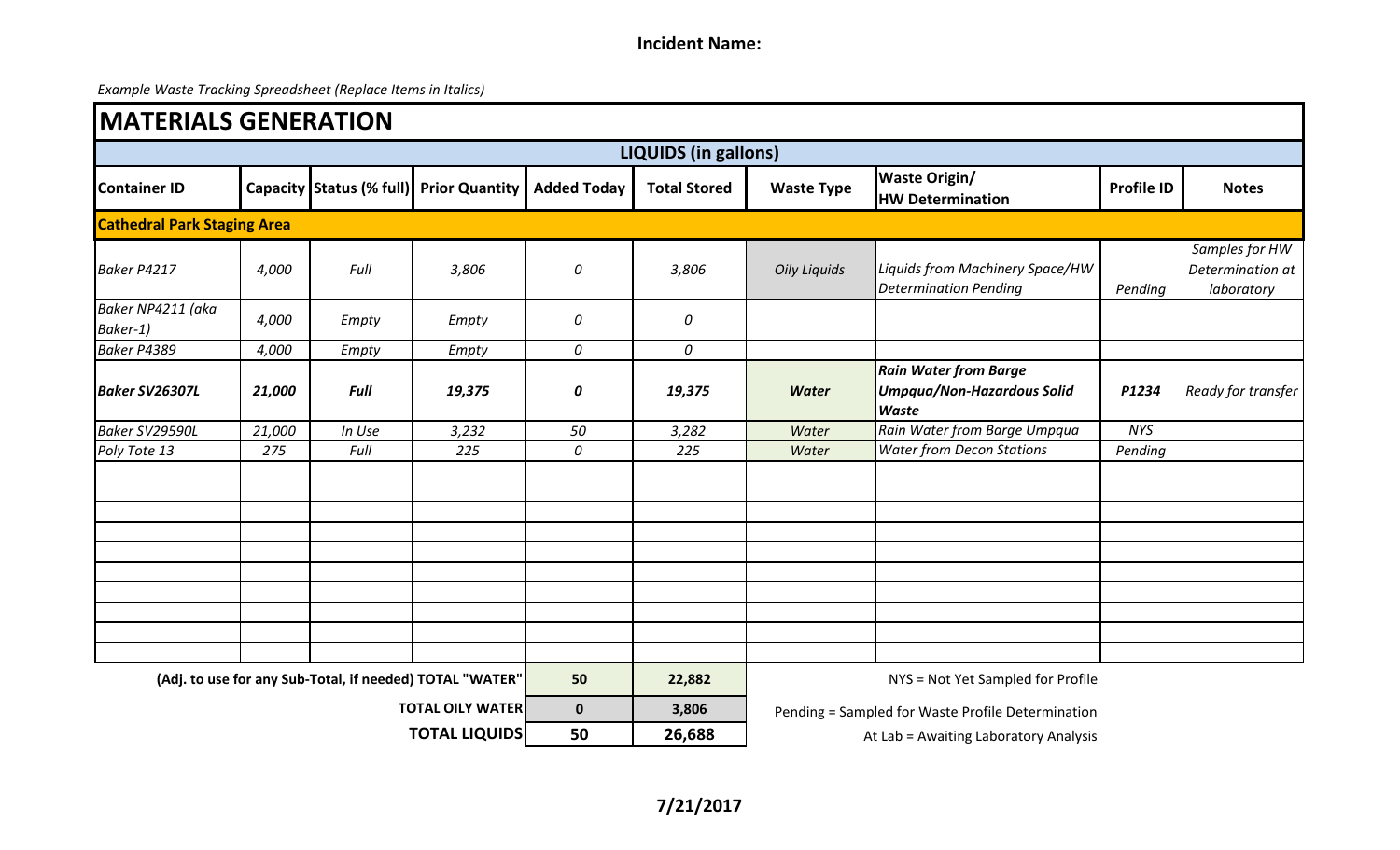|                                    | <b>MATERIALS GENERATION</b> |      |                                           |                         |                                |                                         |                                                                              |                                       |                                                         |  |
|------------------------------------|-----------------------------|------|-------------------------------------------|-------------------------|--------------------------------|-----------------------------------------|------------------------------------------------------------------------------|---------------------------------------|---------------------------------------------------------|--|
|                                    |                             |      |                                           |                         | <b>SOLIDS (in cubic yards)</b> |                                         |                                                                              |                                       |                                                         |  |
| <b>Container</b>                   |                             |      | Capacity Status (% full) Prior Quantity   | <b>Added Today</b>      | <b>Total Stored</b>            | <b>Waste Type</b>                       | <b>Waste Origin/</b><br><b>HW Determination</b>                              | <b>Profile ID</b>                     | <b>Notes</b>                                            |  |
| <b>Cathedral Park Staging Area</b> |                             |      |                                           |                         |                                |                                         |                                                                              |                                       |                                                         |  |
| R2192                              | 20 cy                       | 50%  | 8                                         | $\overline{2}$          | 10                             | <b>Woody Debris</b>                     | Deck & River Debris/Non-<br><b>Hazardous Solid Waste</b>                     | P4320                                 | No more woody<br>debris expected;<br>ready for transfer |  |
| 3383                               | 20 cy                       | 100% | 20                                        | 0                       | 20                             | <b>Oiled Vegetation</b><br>in Poly Bags | <b>Bunker Soiled Vegetation/Non-</b><br><b>Hazardous Solid Waste</b>         | P4321                                 | <b>Ready to Transfer</b>                                |  |
| 3384                               | 20 cy                       | 90%  | 10                                        | 9                       | 19                             |                                         | <b>Bunker Oiled Debris (Sorbants,</b><br>PPE, any soft bunker soiled debris) | <b>NYS</b>                            |                                                         |  |
| 361-20                             | 20 cy                       | 30%  | $\overline{2}$                            | $\mathbf{1}$            | $\overline{3}$                 | PCS                                     | <b>Shoreline Cleanup Operations</b>                                          | <b>NYS</b>                            |                                                         |  |
| R27978                             | 20 cy                       | 0%   |                                           |                         | 0                              |                                         | Not yet assigned                                                             |                                       |                                                         |  |
| Drop Box 2424                      | 20 cy                       | 50%  | $\boldsymbol{4}$                          | 6                       | 10                             | <b>Recovered Steel</b>                  | <b>Wreck Removal/Dismantling</b>                                             | Pending                               |                                                         |  |
|                                    |                             |      |                                           |                         |                                |                                         |                                                                              |                                       |                                                         |  |
|                                    |                             |      |                                           |                         |                                |                                         |                                                                              |                                       |                                                         |  |
|                                    |                             |      |                                           |                         |                                |                                         |                                                                              |                                       |                                                         |  |
|                                    |                             |      | <b>TOTAL Petroleum Contaminated Soils</b> | $\mathbf{1}$            | $\overline{3}$                 |                                         | NYS = Not Yet Sampled for Profile                                            |                                       |                                                         |  |
|                                    |                             |      | <b>TOTAL Woody Debris</b>                 | $6\phantom{1}$          | 10                             |                                         | Pending = Sampled for Waste Profile Determination                            |                                       |                                                         |  |
|                                    |                             |      | <b>TOTAL SOLIDS</b>                       | $\overline{\mathbf{z}}$ | 13                             |                                         |                                                                              | At Lab = Awaiting Laboratory Analysis |                                                         |  |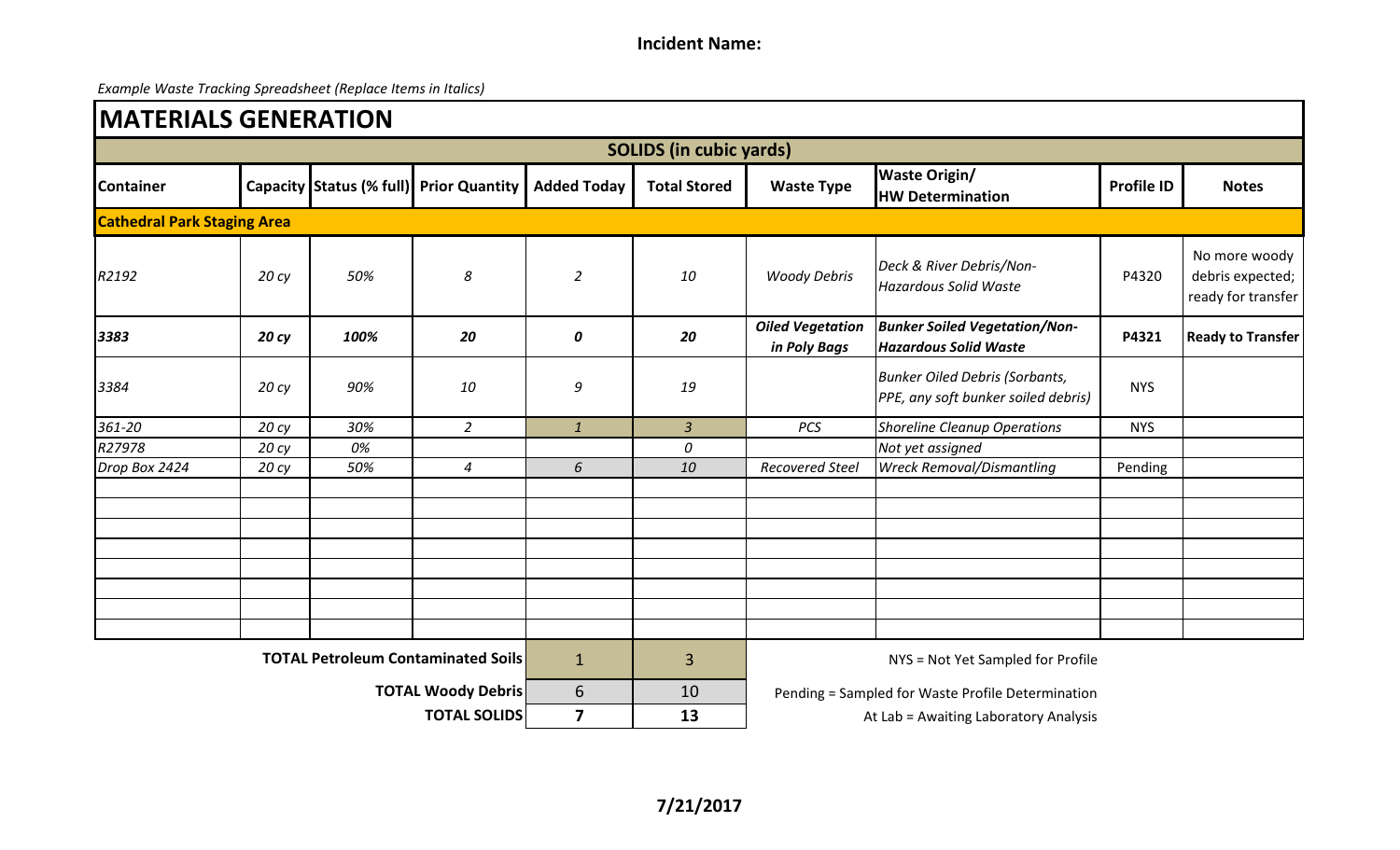|                                    | <b>WASTE TRANSFERS TO RECYCLING/DISPOSAL</b> |               |                                                                   |                                     |                             |                       |                                                                                     |                   |                      |
|------------------------------------|----------------------------------------------|---------------|-------------------------------------------------------------------|-------------------------------------|-----------------------------|-----------------------|-------------------------------------------------------------------------------------|-------------------|----------------------|
|                                    |                                              |               |                                                                   |                                     | <b>LIQUIDS (in gallons)</b> |                       |                                                                                     |                   |                      |
| <b>Container ID</b>                | <b>Capacity</b>                              | <b>Status</b> | Material(s)<br><b>Destination</b>                                 | <b>Facility</b>                     | <b>Total Quantity</b>       | <b>Waste Type</b>     | <b>Waste Origin/</b><br><b>HW Determination</b>                                     | <b>Profile ID</b> | <b>Transfer Date</b> |
| <b>Cathedral Park Staging Area</b> |                                              |               |                                                                   |                                     |                             |                       |                                                                                     |                   |                      |
| <b>Baker SV23607L</b>              | 21,000                                       | Full          | <b>WWTP</b>                                                       | <b>Camas Public</b><br><b>Works</b> | 19,375                      | Water                 | <b>Rain Water from Umpqua</b><br>barge/Non-Hazardous Solid Waste                    | P1234             | 4/1/2017             |
| <b>Poly Tote 132</b>               | 275                                          | <b>Full</b>   | <b>Oil Recycler</b>                                               | <b>Oil Recovery</b><br>Inc.         | 225                         | <b>Oil with Water</b> | <b>Free product from skimming</b><br>operations/Non-Hazardous Solid<br><b>Waste</b> | P2314             | 4/2/2017             |
|                                    |                                              |               |                                                                   |                                     |                             |                       |                                                                                     |                   |                      |
|                                    |                                              |               |                                                                   |                                     |                             |                       |                                                                                     |                   |                      |
|                                    |                                              |               |                                                                   |                                     |                             |                       |                                                                                     |                   |                      |
|                                    |                                              |               |                                                                   |                                     |                             |                       |                                                                                     |                   |                      |
|                                    |                                              |               |                                                                   |                                     |                             |                       |                                                                                     |                   |                      |
|                                    |                                              |               |                                                                   |                                     |                             |                       |                                                                                     |                   |                      |
|                                    |                                              |               |                                                                   |                                     |                             |                       |                                                                                     |                   |                      |
|                                    |                                              |               |                                                                   |                                     |                             |                       |                                                                                     |                   |                      |
|                                    |                                              |               |                                                                   |                                     |                             |                       |                                                                                     |                   |                      |
|                                    |                                              |               | (Adj. to use for any Sub-Total, if needed) TOTAL LIQUIDS DISPOSED |                                     | 19,375                      |                       | Enter formula manually each day, based on subcategory                               |                   |                      |
|                                    |                                              |               | <b>TOTAL LIQUIDS PENDING DISPOSAL</b>                             |                                     | 225                         |                       | Enter formula manually each day, based on subcategory                               |                   |                      |
|                                    |                                              |               |                                                                   | <b>TOTAL LIQUIDS</b>                | 19,600                      |                       |                                                                                     |                   |                      |